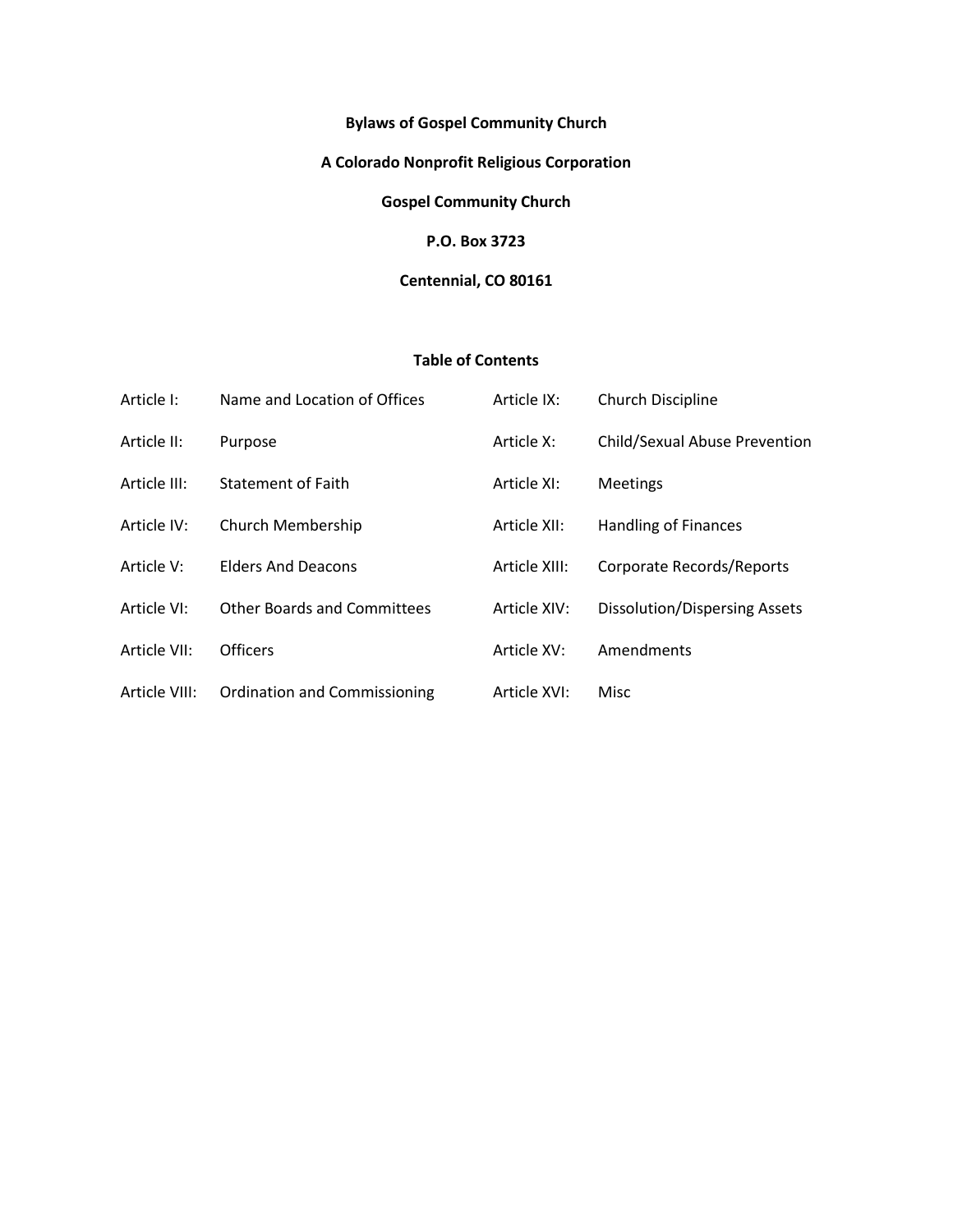#### **Article I**

#### **Name and Location of Offices**

Section 1. Names by Which We Currently Operate

Gospel Community Church operates in 2 organizations, which are both currently located in Littleton, Colorado.

The first organization is Gospel Community Church (dba: Gospel Community Church)

The second organization is Gospel Community Church (dba: Lions Basketball Club)

#### Section 2. Autonomy

These organizations will operate independently in relation to ministry operations, services to the community, day to day conduct and all local issues. Nevertheless, both of these organizations are under the doctrine and polity of Gospel Community Church. Should a concern arise as it pertains to the operations of Lions Basketball Club, then the Elder Board of Gospel Community Church shall have authority to oversee and take action to make needed changes in relation to any theological, legal, ethical, or moral issues related to Lions Basketball Club.

Lions Basketball Club shall have no authority or oversight over Gospel Community Church, and will maintain its own policies and procedures to operate and carry out its mission according to the stated vision and mission of the leadership of Lions Basketball Club, provided that it does not violate any theological, moral, ethical, or legal standards as determined by the elder board of Gospel Community Church.

#### **Article II**

#### **Purpose**

Section 1: Vision

We exist for religious purposes and our labors are dedicated to filling the earth with the knowledge of God through the ministry of the Gospel of Jesus Christ according to the Bible.

#### Section 2: Mission

We are a ministry dedicated to obeying the Great Commission as issued by the Lord Jesus Christ in Matthew 28:18-20. We do this by reaching communities with the Gospel and the truth of God's Word in order to establish Christ-centered churches that will work in a biblical way to fulfill our vision.

As part of fulfilling this mission we preach and teach through the Holy Bible, we proclaim the Gospel, we disciple believers, evangelize the lost, and labor to serve those in need to the glory of God through Jesus Christ. We also work with other like-minded organizations and individuals in partnering with them to accomplish our mission.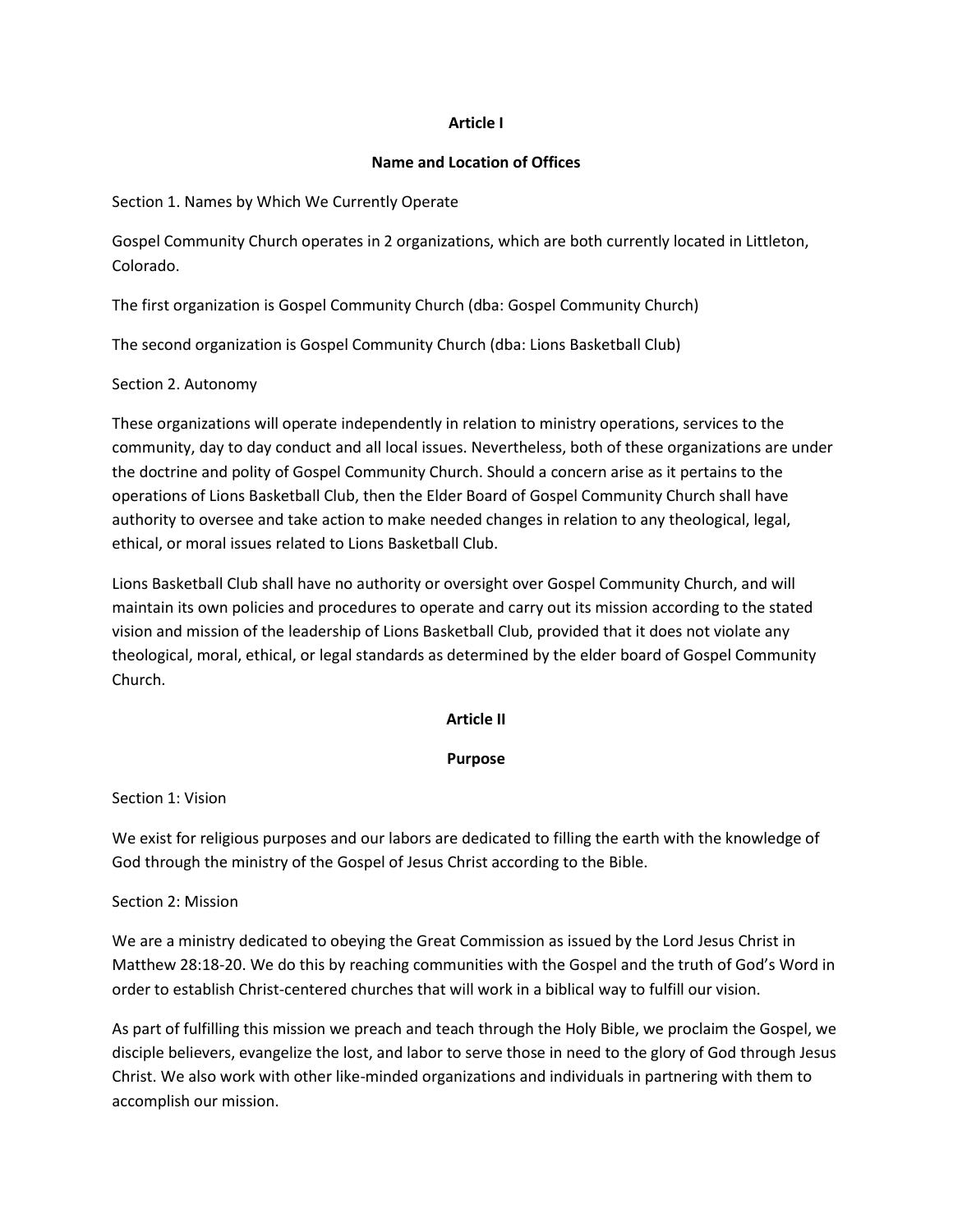#### **Article III**

#### **Statement of Faith**

### Section 1. The Bible

We believe that God, through human instruments, is the author of all the Scripture, not just parts of it, and thus the entire Bible is divinely inspired (2 Ti. 3:16).

Though the Scripture came from God, God used men to write the Scriptures. In writing the Scriptures the personalities and vocabularies and experiences of the men are evident in their writings. However, though God used these men in such a way that their individuality is obvious, this by no means implies that the Scripture was a combination of God's message commingled with man's message. Though the Bible was written by men, these men did not in any way originate this message, but rather were carried along by the Holy Spirit in such a way that they recorded the Word of God exactly the way that he alone intended it to be recorded (2 Peter 1:20-21).

Because God is the author of Scripture we believe that in its original manuscripts, original languages and according to its intended meaning, all of the Scripture is without error and is our only infallible guide (Ps. 19:7; Jn. 17:17) as it pertains to the truth about God and his plans and purposes in Christ. As such the Scripture is the final authority on all matters and is binding on all of creation.

We also believe that the canon of Scripture is complete and that there is no new genuine revelation from God that was, or will be given to man after the completion of the New Testament (Heb. 1:2; Rev. 22:18-19). The Bible, which contains 66 books (39 OT and 27 NT) is a sufficient revelation of God and it is complete and we adamantly reject any notion of additional revelation being given to man after the completion of the canon of Scripture. We do not accept any apocryphal writings as carrying the same authority as Scripture.

#### Section 2. The Trinity

We believe that there is one God (Dt. 6:4; Mk 12:29) eternally existing in three persons. We believe the three persons of the Trinity are God the Father, His Son Jesus Christ, and the Holy Spirit. Each person of the Trinity is fully God, co-eternal, and co-equal within the Godhead (Jn. 1:1-3, 14; Acts 5:3-4). All three persons of the Godhead are to be honored as God and worshipped and obeyed fully. The plans and purposes of the Godhead are one yet we believe that each person of the Trinity plays a distinct role in the execution of the plans and purposes of the Godhead.

# Section 3. God the Father

We believe that God the Father, through Jesus Christ, is the creator and sovereign ruler over all of creation. He is sovereign over all affairs in his creation including salvation. All of the Father's purposes and plans in creation and redemption are to display his glory and are accomplished in and through Jesus Christ (Ge. 1; Col. 1:15-17; Heb. 1:1-3; Eph. 1:10-11).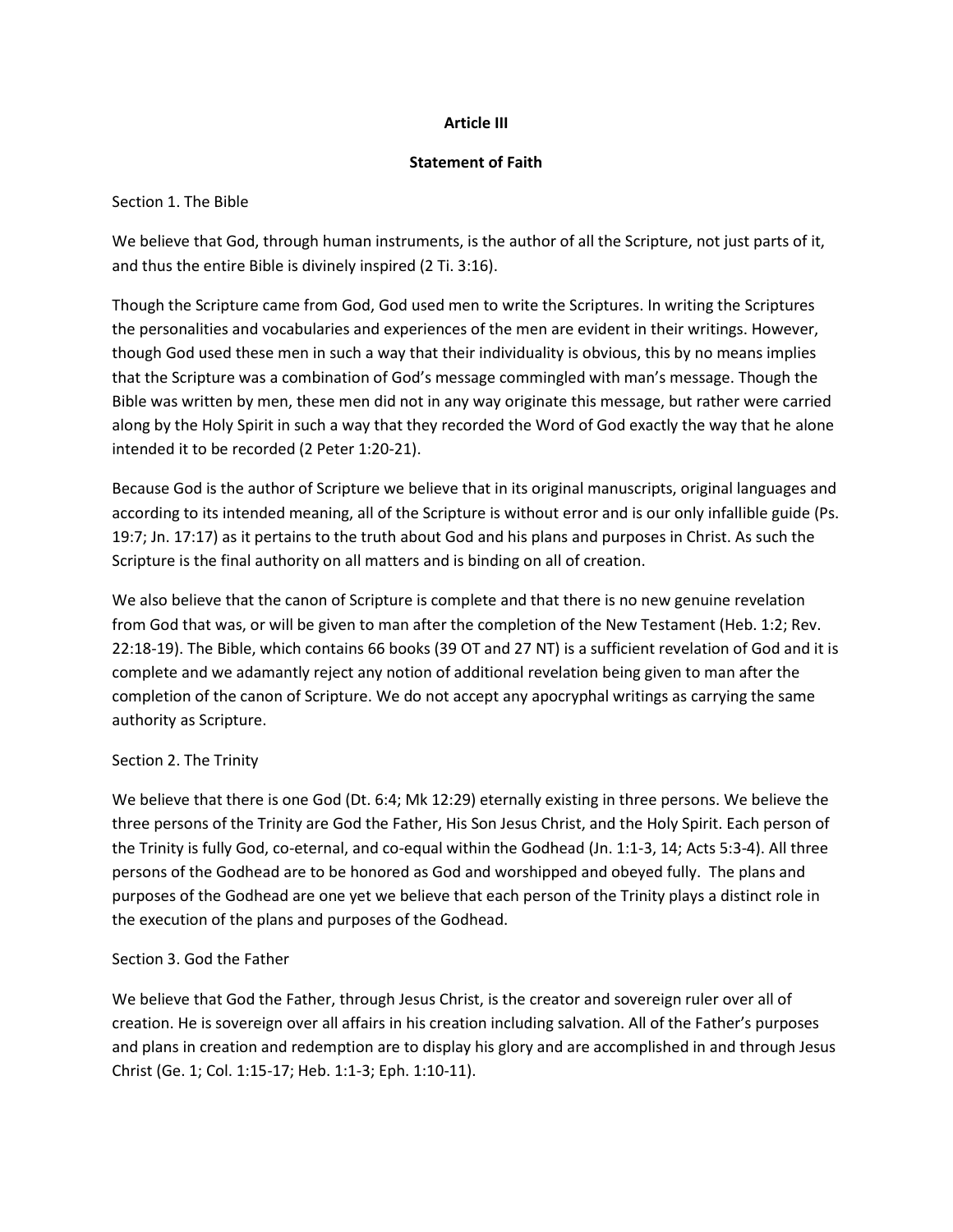#### Section 4. Jesus Christ

We believe Jesus Christ is the unique God-man who is at the same time fully man and fully God. He is coeternal with the Father and is thus fully God and through him creation came into being and is sustained (John 1:1-3; Col. 1:15-17; Heb. 1:1-3). According to his Father's purposes in redemption Jesus Christ willingly left his glory in heaven and was born on earth of the virgin Mary and is thus fully human (Matthew 1:18-21; Gal. 4:4; Php. 2:5-11). In becoming human in no way did he surrender his divine essence or being. We believe that he is completely sinless in every way (John 14:31; Heb. 4:15; 1 Jn. 3:5).

Through his perfect life, substitutionary death on the cross for sinners, and his resurrection from the dead he has accomplished salvation for sinners. We believe that Jesus Christ was raised from the dead bodily after being buried in his tomb for 3 days and that he appeared to many and gave convincing proofs for his resurrection from the dead (1 Cor. 15:3-8). He is the firstborn from the dead (1 Cor. 15:20- 23; Col. 1:18) and has ascended into heaven (Acts 1:9) where he sits on his throne at the right hand of the Father and makes intercession for his people as their great High Priest (Heb. 4:14-16; 7:23-25; 9:24- 28; 10:11-14). He is also the head of a new creation as the firstborn from the dead. We believe that he makes all of his people a new creation in him and that one day he will renew all things, including the entire created order and thus reconcile all things to himself (Colossians 1:20; Revelation 21:5).

#### Section 5. The Holy Spirit

We believe that the Holy Spirit is the 3rd person of the Trinity and is therefore God and should be honored as such (Acts 5:3-4; 1 Cor. 2:11-12). The Holy Spirit participated with the rest of the Trinitarian Godhead in creation (Ge. 1:2). The Holy Spirit is the agent by which those who are spiritually dead are regenerated and made alive according to the sovereign work of God alone and are brought into a spiritual union with Christ and thus are made to be spiritual children of God (John 1:12-13; 3:5-8; 1 Jn. 3:9). We believe the Holy Spirit is with and dwells in all believers and is essential for salvation (Jn. 14:17; Romans 8:9). The Holy Spirit convicts the world of sin, righteousness, and judgment (Jn. 16:8) and is given to glorify Jesus Christ (Jn. 16:14-15). The Holy Spirit is the endowment of our future inheritance in glory and the guarantee that our salvation is secure (Ephesians 1:13-14). We believe that as the Holy Spirit indwells believers he enables us to live a holy life that bears holy fruit (Galatians 5:22-25). We also believe that the Holy Spirit equips believers with spiritual gifts for service in the Kingdom of God (1 Cor. 12:4-11). We also believe that it was the Holy Spirit who inspired the writers of the Bible and thus insured that the message was inerrant, and is a faithful and true witness of God and his glory in Christ (2 Ti. 3:16-17; 2 Pe. 1:21).

#### Section 6. Creation

We believe, that by the spoken power of God's Word alone, that the Triune God sovereignly created the universe out of nothing (Hebrews 11:3) in 6, literal, 24 hour days (Genesis 1). We also believe that God sustains all things in creation by the Word of his power (Hebrews 1:3; Colossians 1:16-17) and that all things were made for is glory (Psalm 19:1, Ro. 1:19-20).

#### Section 7. Man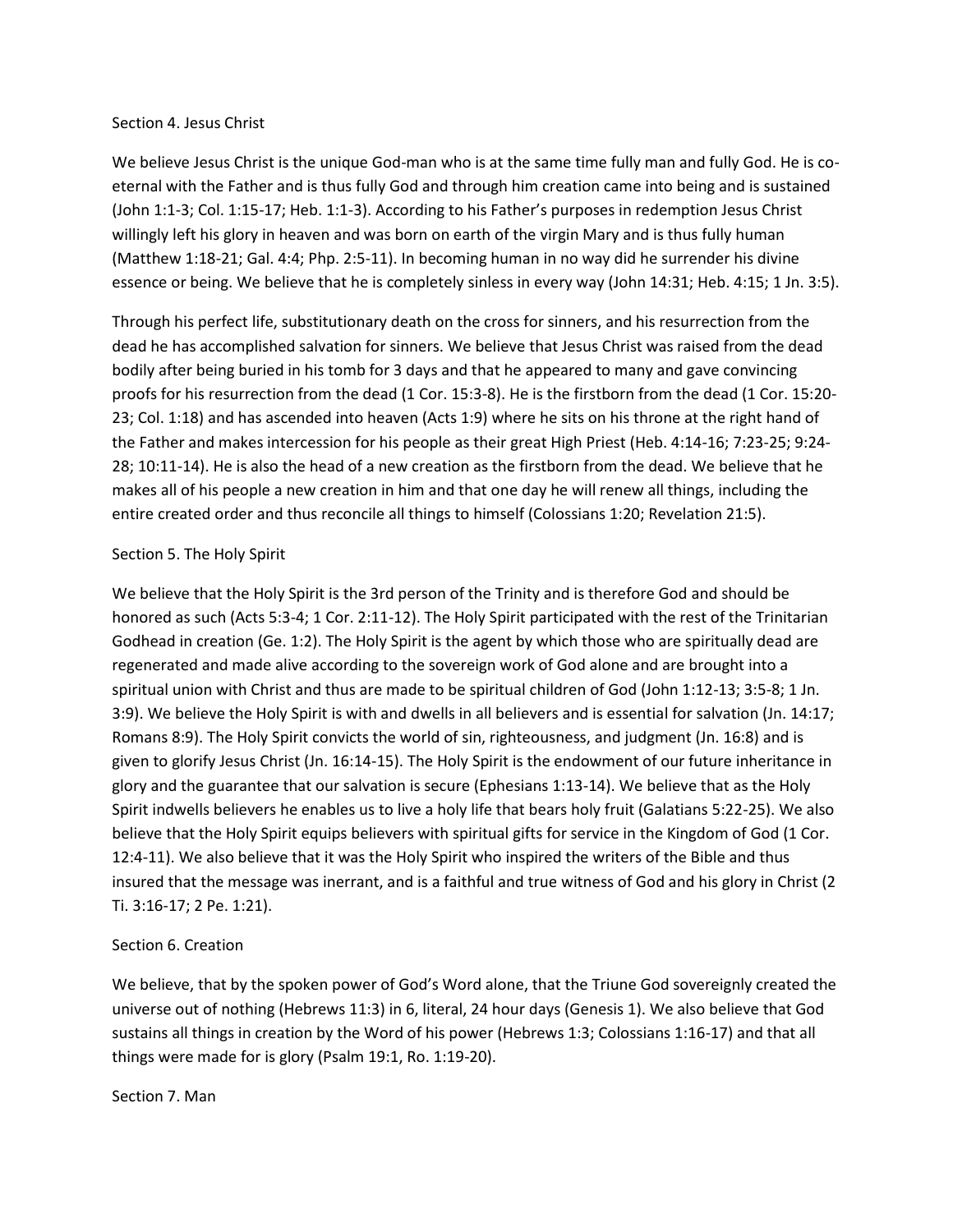We believe that human beings, both male and female, were created in the image of God for the purpose of living in fellowship with him and displaying his glory to the creation (Ge. 1:26-28). In the Garden of Eden Adam and Eve fell into sin and thus failed to live according to their God-given design and were therefore punished by God. As was true of Adam and Eve after the fall, we believe that because of sin we are by nature evil, spiritually dead, unable to have true fellowship with each other, condemned and under God's judgment, subject to physical death, unable to live according to our God-given design, separated from God, and under his wrath (Ro. 5:12-21; Eph. 2:1-3; Col 1:21). We believe that man is completely unable to remedy his condition by his own will, or power and resources and is in desperate need of God's salvation in Christ.

Concerning the current issue of transgenderism we believe that God has sovereignly created each individual person as either male or female, and both male and female image forth our glorious creator God in their own unique way (Ge. 1:27). We believe that the authority and prerogative to determine each person's gender lies with God alone who sovereignly designed each person according to his own purposes. Therefore, any change or alteration of one's gender is rebellion against God's design and authority, who alone has the right to create us according to his will (Ps. 139:13-16; Isa. 43:1-7; Ro. 9:20- 21; Col. 1:16; Rev. 4:11, 10:6). Therefore, to claim to identify with or alter one's body unto becoming a gender contrary to that which God himself made a person to be, is sin.

This sin is not so unique in that it cannot be pardoned. Like all of us fallen people, transgender individuals are seeking an identity outside of God's design and who he made us to be in Christ. Others do this as well when they seek identity in beauty, riches, achievements, or anything else other than Christ. If a transgender individual, or any other sinner, confesses their sin to God, trusts in Jesus Christ for salvation believing his death on the cross atones for their sin, believes God raised Jesus from the dead on the 3rd day, and walks in repentance towards God, he will be saved and given a new identity in Christ (Acts 13:39; Romans 10:9; Eph. 1:1-14; Col. 1:21-23). God loves transgender people and so do we. In love, both God and we his people call the transgender community (and all communities) to faith in Christ and repentance towards God unto salvation.

#### Section 8. Salvation

We believe that salvation, from beginning to end, is solely by the Grace of God alone that he has displayed and achieved in the person and work of His Son Jesus Christ. Salvation is only in Jesus Christ and there is salvation in no other (Jn. 14:6; Acts 4:12). Sinners receive salvation by faith in Jesus Christ alone (Romans 4:1-8; Ephesians 2:8-10; Gal. 2:16; 3:10-14; Php. 3:8-10; Col. 1:21-23; Tit. 3:4-7), which is always accompanied by repentance (2 Cor. 7:10; Acts 17:30; Luke 5:32; 13:3,5 24:47; Acts 2:38; 3:19; 5:31; 11:18; 20:21; 26:20; 2 Ti. 2:25; Heb. 6:1; 2 Pe. 3:9). We believe in the eternal security of the believer and hold to the biblical notion that it is impossible for a genuine believer to lose his or her salvation (Jeremiah 32:38-41; John 6:39; 10:27-29; 17:2, 6-12, 15-17; Ro. 8:29-30; Eph. 1:13-14; Heb. 7:25; 1 Pe. 1:5; 1 Jn. 2:19).

We also believe that while the true believer's salvation is secure and guaranteed by the grace of God in Jesus Christ, nevertheless it is demanded of believers that we persevere to the end of our lives in faith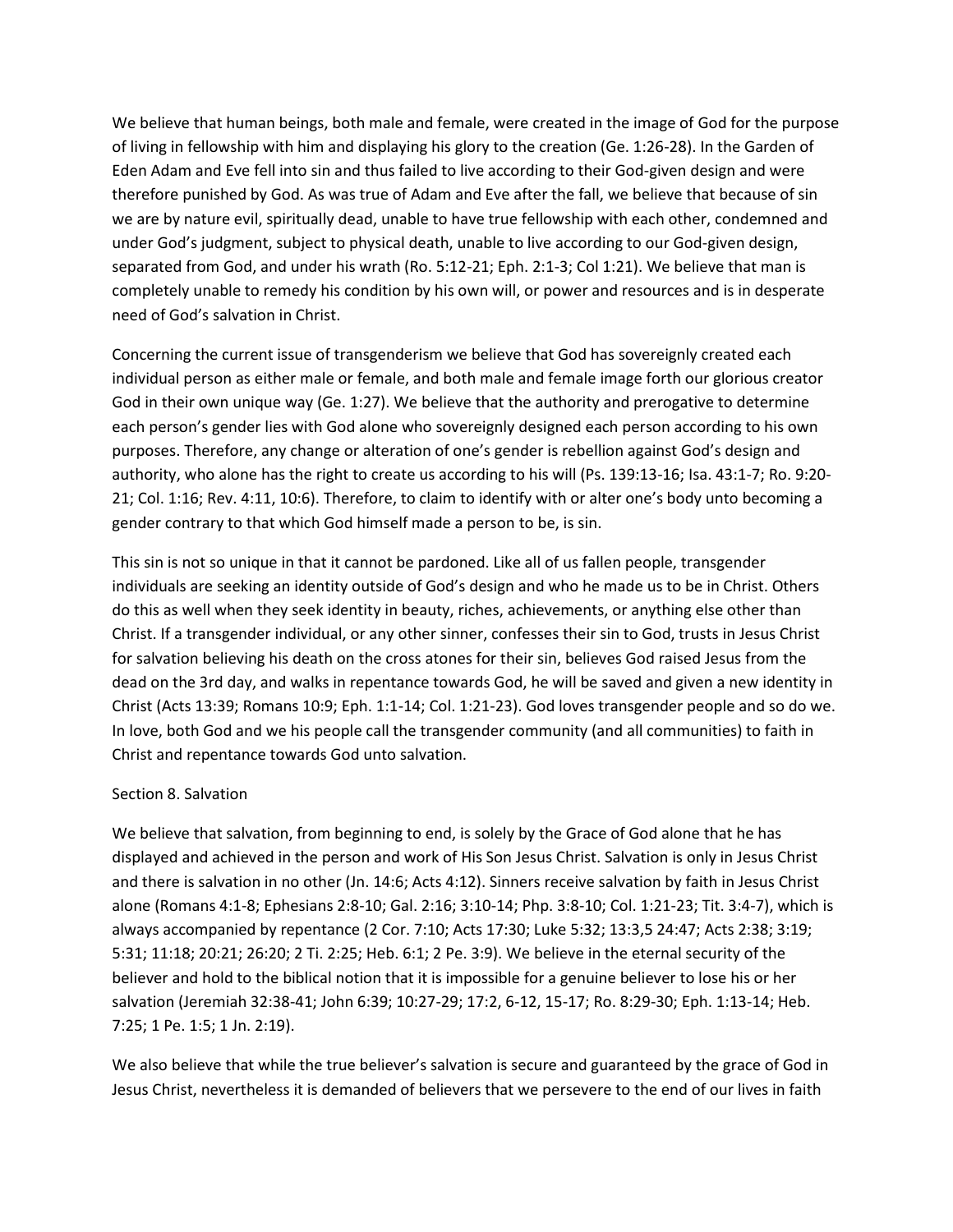and holiness (Mt. 7:21-23; 10:22, 24:13; John 8:31-32; Col. 1:22-23; Heb. 3:12-14; 1 Jn. 2:19; 3:9-10). God's power and indwelling Spirit towards us who believe will enable and cause us to persevere in faith to the end and thus our salvation is eternally secure, because by God's sovereign grace, he will personally see to it that his people persevere to the end (Jr. 32:38-41; Ez. 36:26-27; Ro. 8:29-30; 1 Pe. 1:5).

This does not mean that we do not possess salvation in this life, but rather, we believe that we do possess our salvation now, and yet, there still remains a future reality of our salvation that has not yet occurred, but is guaranteed because of the person and work of Christ. Therefore, we believe that our salvation takes place in stages with a clear beginning, middle, and end, which are guaranteed to be completed for all true believers (1 Cor. 15:1-2; Ro. 8:29-30). Below are the stages and components of a believer's salvation that unfold in his life.

#### A. Election

We believe that apart from any foreseen faith, merit, or goodness in his people, but solely according to his own grace, purpose, and will, the Father has chosen a people from every tribe, language, and nation, for salvation in Christ before the foundation of the world to the praise of his glorious grace according to his free purposes in election (Ephesians 1:4-6, 11-12; Romans 8:29-30; 9:14-24).

#### B. Effectual Calling

We believe that God effectually calls to himself, those whom he has chosen for salvation. By his power and grace the Father begins to woo and draw his elect to Jesus Christ and he is the initiator who causes them to become aware of their sins and compelled to come to Christ. When God effectually calls his elect to him, all of those whom he has chosen will in fact gladly come to him because of the power and greatness of his call which is the primary cause of their coming to Jesus as he clearly taught in John 6:44. Additionally, Paul taught that all of God's elect are called by God, and that all who are called are justified and glorified by God, and thus we see that this effectual calling is only to the elect (John 6:44; Romans 1:6; 8:29-30; 1 Cor. 1:9; Eph. 1:18; 1 Th. 2:12; 2 Ti. 1:8-9; 1 Pe. 2:9; 2 Pe. 1:3). The effectual call of God goes forth through the human proclamation of the Gospel, and when the effectual call is operative, there is divine power in the hearer's heart to respond to the message with saving faith.

There is also a general Gospel call (Mt. 11:28-30; 22:14; John 7:37-39;) to all people to come to Jesus Christ, but this general call is not the same as God's effectual call. It is a sincere call to all sinners to come to Jesus Christ. However, being incapable of responding to that call on their own because of the hardness and deceitfulness of sin, those who are not of the elect will never willingly choose to respond to the call and will not come to Jesus. Acts 13:26-48 is a good example of both calls at work. The Gospel was proclaimed through Paul, a human instrument, to all who were there indiscriminately, a response to the Gospel was called for, and some were hardened and unbelieving (vs. 44-46), and others responded with saving faith and these people are the ones about whom the text is careful to say in vs.48, "…as many as were appointed to eternal life believed." The Gospel call went out to all, but it was only the individuals who were appointed by God for eternal life who were effectually called and enabled to come to saving faith by God's sovereign grace.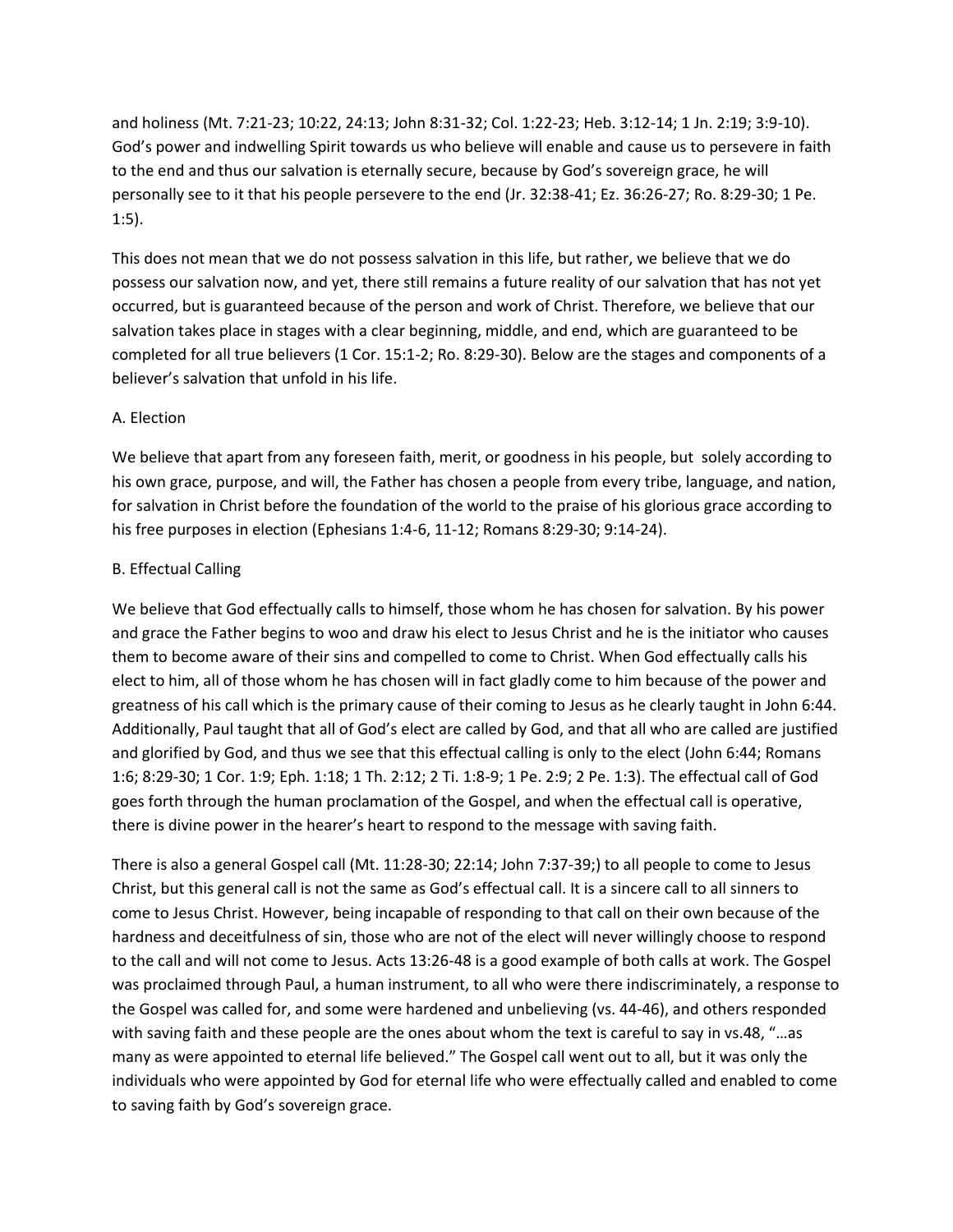#### C. Regeneration

In regeneration, which is essential for salvation, we believe that when the Father effectually calls his elect, the Holy Spirit sovereignly regenerates their hearts and gives them spiritual life enabling the elect to believe, imparting a new divine nature into the inner man of the genuine believer. This is a sovereign act of the Holy Spirit whereby he indwells all believers, and this is not something that a believer does for himself, but rather, as God's elect, the believer has this work done to him by God (John 1:11-13, 3:3-8; Ro. 6:1-23, 8:9; Gal. 3:2-5,14; Eph. 1:13:14, 2:4-10, 3:17; 2 Peter 1:3-4;). In regeneration sinners become new creatures in Christ (2 Co 5:17), whereby they are given a new heart and live a transformed life as they now hate the sin they once loved, and they love the true glory of God and all of his ways, which they once hated (Jr. 31:33, 32:39-40; Ez. 36:26-27; 1 Jn. 3:9-10).

# D. Faith and Repentance (Genuine Conversion)

Having been chosen by God's free grace in election, having been effectually called by him to Jesus, and having been regenerated by the Holy Spirit and given new life (all of which are things God does to us), the believer then gladly, freely, and willingly responds to the Gospel with faith and repentance. This is the first thing that the believer does in salvation. He willingly chooses to trust in Jesus Christ and what he has accomplished in the Gospel on the sinner's behalf, as the sole basis for his salvation, and this salvation is received by faith alone (Ro. 4:1-8; Gal. 3:10-14; Eph. 2:8-10). The essence of this faith is that it is sincere, it is heartfelt, and it is "living faith," in that it is genuine and not false. All true saving faith will be accompanied by repentance, which is a sincere and heartfelt remorse for sin, a sincere confidence in Christ for salvation, and a genuine turning away from a life of sin and rebellion against God, which will then express itself in a life of good deeds that flow from faith and the new life the believer has received in Christ (Romans 4:1-8; 6:1-4; Ja. 2:18-23; Mt. 3:1-10; Titus 2:11-14). Zaccheus is a good example of such a life (Lk. 19:1-10).

#### E. Justification

We believe that justification is a legal declaration made by God towards a believer wherein the believer is declared to be not guilty and is also declared to be just in God's sight. Justification is received solely by faith in Jesus Christ alone and in no way do our works contribute to our justification before God (Romans 3:28, 4:1-8; Gal. 2:16, 3:1-9). Jesus Christ lived a perfect, sinless life of love to the Father in our place and was fully pleasing to God (Jn. 14:31; Heb. 4:15; 1 Jn. 3:5). This perfect life is credited to all of Christ's people who, by faith alone, come to him alone for acceptance with God (Jr. 23:6, 33:16; Ro 4:23- 25; 2 Cor. 5:21; 1 Cor. 1:30; Php. 3:9). In justification, the very righteousness of Christ himself is credited to believers and it is by virtue of possessing His righteousness by faith that our legal standing with God is one of being declared righteous. We believe that any denial of the imputation, or crediting, of the righteousness of Christ to the believer is tantamount to proclaiming a false Gospel.

#### F. Propitiation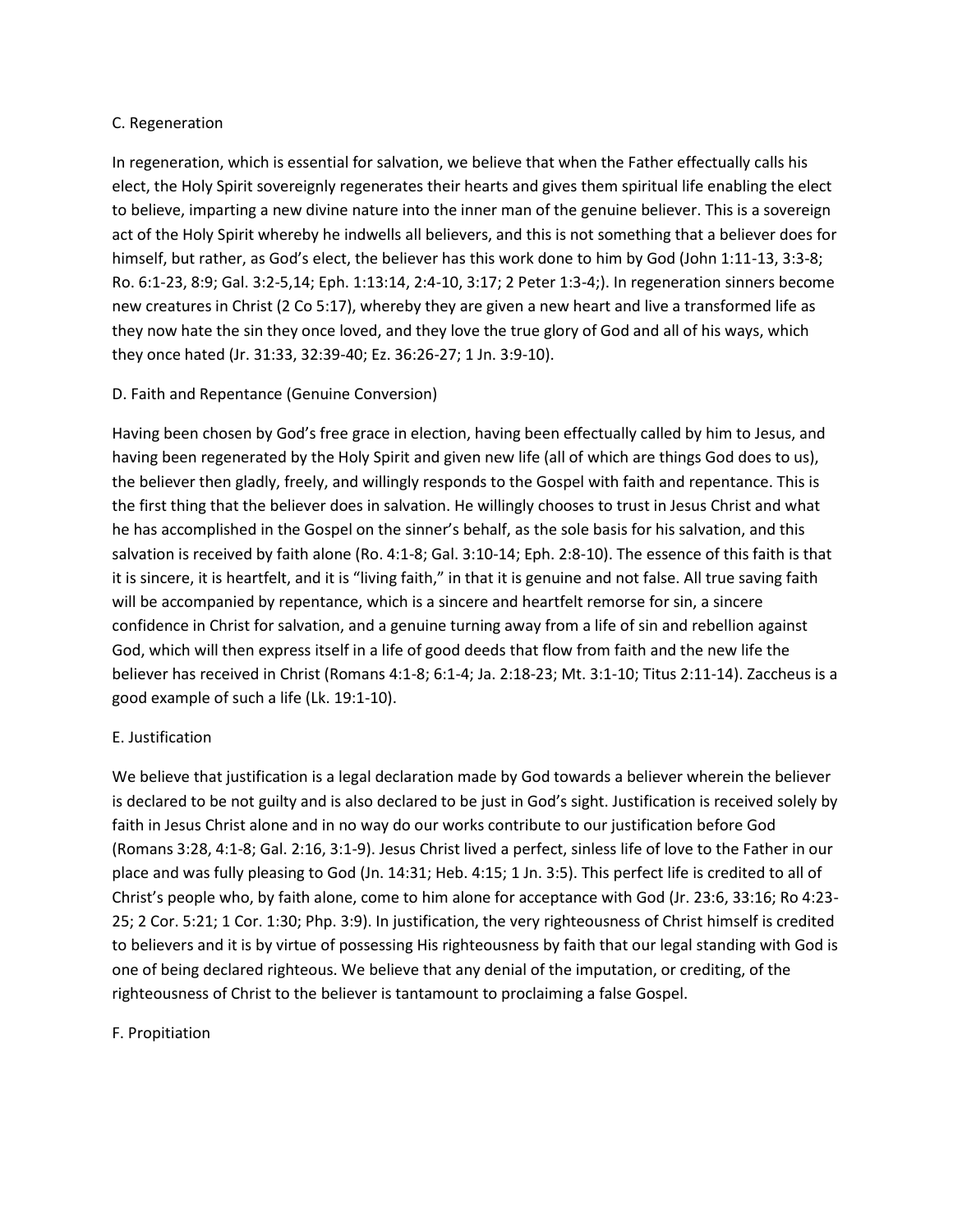In propitiation, we believe that at the cross Jesus was punished by God in the place of his people for their guilt and sin (Isa 53:5; Ro 3:25-26; 1 Jn. 2:2;) and thus he satisfied the wrath of God towards all true believers.

#### G. Redemption

In redemption we believe that the ransom price required to redeem us from slavery to sin was paid by Jesus Christ on the cross when he purchased our redemption with the sacrifice of his own life (Mt. 20:28; Gal. 4:5; Eph. 1:7; Col. 1:13-14; Tit. 2:14; Heb. 9:12; Rev. 1:5).

### H. Reconciliation and Adoption

We believe that through faith in Jesus Christ and his saving Gospel, sinners who were once hostile to God, at enmity with God, and who were separated from God, become reconciled through the Gospel, are at peace with God (Romans 4:25-5:2, 5:6-11; 2 Cor. 5:18-20; Col. 1:21-23; 1 Pe. 3:18).

We also believe that once a sinner is reconciled to God through the Gospel, then that person is adopted into God's family and becomes his child, and therefore an heir of God himself, as well as all things as a co-heir with Christ in the New Heavens and the New Earth. God's children share in the blessings of receiving a new identity, a new relationship to God, and an imperishable, eternal inheritance kept in heaven for us (Jn. 1:12; Romans 8:14-17, 31-32; Gal. 3:26-29, 4:4-7; Eph. 1:5; 1Pe. 1:3-5; 1 John 3:1-2;).

### I. Sanctification

Sanctification is the process that begins at the believer's conversion whereby God, in cooperation with the believer, progressively conforms believers into the image of Christ as the Christian walks in a relationship with God and is indwelt by the Holy Spirit. In Sanctification both God and man actively participate in holy partnership as the believer grows in holiness throughout his or her Christian life (Php. 2:13). All genuine believers, though sincere in their faith and truly regenerated and born again by God's Holy Spirit, still battle remaining sin in their lives, and always will as perfection is not possible in this life (Jn. 15:2; Gal. 5:5, 17; Php. 3:8-16; 1 Jn. 1:8). Through the Word of God, prayer, the church, creation, and the circumstances, blessings, and difficulties of life, God progressively transforms the believer into Christ likeness as we behold the glory of Christ (Jn. 15:1-7; Ro. 7:4-6; 2 Cor. 3:18, 12:1-10; Eph. 4:15-16; Php. 1:6; 1 Th. 5:23-24; Heb. 12:3-14; 13:20-21).

By God's grace and power that works in his life, the believer, responds in faith and obedience to God, confesses his sins, repents of his sins, and declares war on his sins as he lays hold of the means of grace to make genuine grace-wrought efforts to strive to grow in holiness by faith(Ro. 12:1-2; Eph. 4:17-5:21; Php. 3:8-16; Col. 3:5-17; 1 Ti. 4:6-16; Tit. 2:11-15;). This process is operable in the life of a believer until their death or until the Lord returns.

#### J. Glorification

The final and consummate stage of our salvation is glorification, which is when the spirits of all believers will be united to their literal, resurrected, glorified bodies at the resurrection. The believer's spirit is fully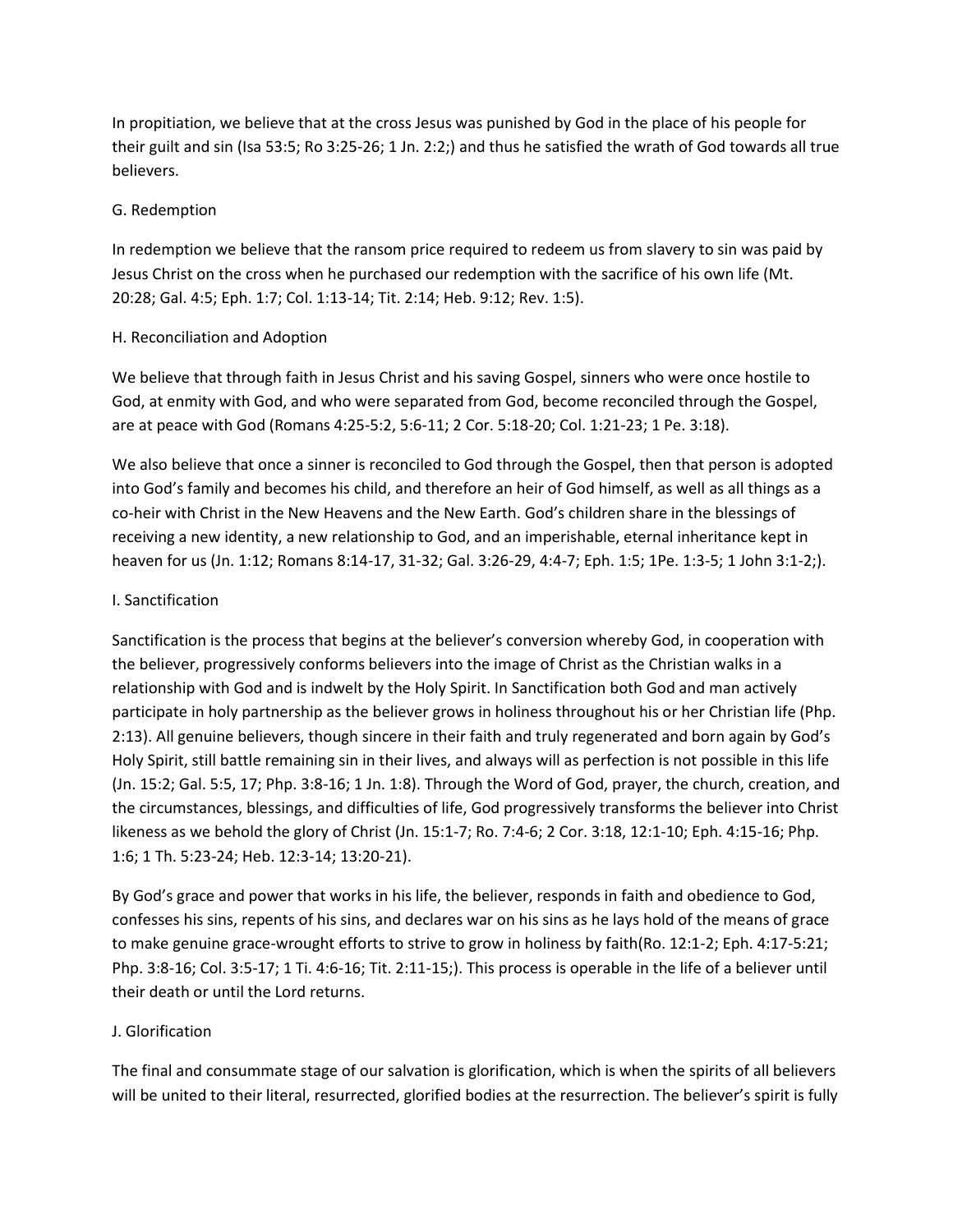sanctified and made perfect at their death (Heb. 12:23). However, it is not until the Day of Resurrection when the believer will receive a resurrected and glorified body that is united to his perfected spirit. Our glorified bodies will be perfect, sinless, immortal, incorruptible, and will enable us to perfectly see and behold the undiluted glory of Christ forever and ever (Jn. 5:25-29; 6:44; 11:23-27; Ro. 8:23; 1 Cor. 15:20- 57; 1 Jn. 3:1-3).

We also believe that not only will believers be glorified with Christ, but also, the entire creation itself, things in heaven, and things on earth shall also be made new, and God's people will enjoy God in a New Heaven and New Earth for all eternity (Ro. 8:18-25; Eph. 1:9-10; Col. 1:20; Rev. 21:1-5).

#### K. Union with Christ

We believe that each genuine believer is placed in an unbreakable, spiritual union with Jesus Christ at his conversion wherein we die to slavery to sin and are given new life in Christ to walk in union with him (Ro. 6:3-11). He indwells true believers (Eph. 3:17), and we are imitators of him as he lives in us (1 Cor. 11:1).

It is in this union with Christ that believers possess all spiritual blessings, including every component of our salvation stated above (Eph. 1:3), as well as every aspect of our relationship with him. It is in Christ that we were elected by God for salvation and adoption as sons (Eph. 1:4-5). In Christ we are effectually called unto salvation (1 Cor. 7:22). In Christ we are born again (regenerated) by being raised to newness of life (Eph. 2:10). In Christ we receive a right standing with God by being justified in his sight (Gal. 2:17; 2 Cor. 5:21; Ro. 8:1). In Christ we have redemption, the forgiveness of our sins (Eph. 1:7). In Christ our sins have been fully paid for and God's wrath has been propitiated (Ro. 3:23-25). In beholding Christ, by having life in him, and living in a relationship with him, believers are progressively conformed to the image of Christ in their sanctification (2 Cor. 3:18; 1 Jn. 2:6; 1 Jn. 5:11 Jn. 15:1-7). In Christ we will be raised from the dead and glorified with him at the resurrection (1 Cor. 15:22). Thus, every promise and blessing for the believer is in Christ and is ours by virtue of our union with him (2 Cor. 1:20-22; Eph. 1:3).

#### Section 9. Marriage and Family

We believe in the complementarian view of family and understand the Bible's teaching on the roles of the family members as described below.

# A. The Role and Calling of a Husband

God has given to husbands, the privilege, honor, and burden of having authority in the home with which he is to use to serve and lead his family in a loving and God-honoring way. He is called to be gentle and understanding with his wife (1 Peter 3:7). He is called to wash her with the Word of God, which would include instructing her, guiding her, and correcting her with God's truth. He is to so labor in his wife's life, and so model Christ for her, that his words, actions, and leadership are unto presenting her to Christ in all holiness. He is to love her as Christ loved the church and is called to pursue Christ-centered oneness with her for the glory of God. (Ephesians 5:25-31). For the husband to misuse, abuse, or neglect his authority and therefore lead his family away from Christ is a great sin before God. He does not have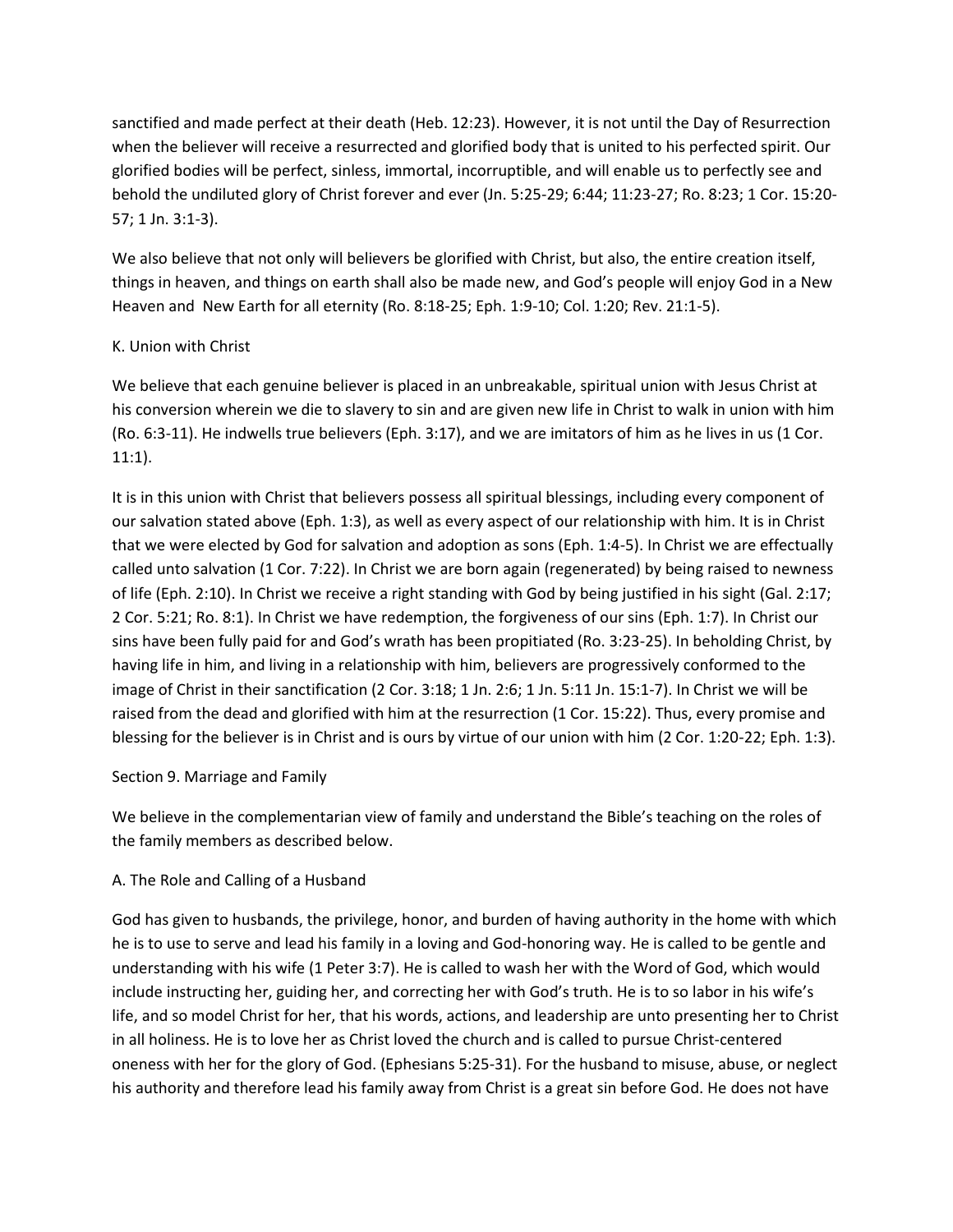authority to make everyone in the home his slave, rather, like Jesus, he has been empowered by God that he might serve his family like Christ (Mt. 20:28)

### B. The Role and Calling of a Wife

In partnership with her husband, the wife is also called to ensure that the home is a God-honoring place for her family. She, like her husband, is an image bearer of God (Genesis 1:26-28). She shares the same identity in Christ and will share in the inheritance of the saints with him (Romans 8:15-17; Gal. 3:28-29). Though she is an equal heir of Christ and eternal life with her husband, in this life she has a different role. Just as the Persons of the Trinity have distinct roles, yet nevertheless are equal in value, so also the wife, being equal in value has the distinct role of being a submissive helpmate to her husband (Eph. 5:22-24; Col. 3:18; 1 Pe. 3:1-6). Being called to submit to her husband does not mean that she is to submit to any requests to sin or embrace false teaching. In such circumstances she must submit to God rather than her husband (Acts 4:18-20). However, after giving her input as his loving helpmate, a wife is called to submit to her husband, even if she disagrees with him, provided that submitting to him does not require her to sin against God or embrace false doctrine. She is to submit with respect and as one who entrusts her soul to God (1 Peter 3:1-6). This doesn't mean she doesn't have her own opinion, it doesn't mean she never respectfully challenges her husband's thinking, or that she isn't an incredibly strong and capable woman. What it does mean, is that she will do these things with respect, courtesy, and with a gentle and quiet spirit towards her husband (Eph. 5:33).

Submission in no way implies that she is demeaned by her role in any way, in fact, the Scripture calls her submission to her husband, "very precious," in God's sight (1 Pe. 3:4). Jesus Christ himself, submitted to the Father in all things, including death on a cross, and it was to the glory of Jesus to do so, and did not demean his value in any way (Php. 2:5-11; Lk. 22:39-46; Jn. 4:34; 8:28-29; 14:31;). Furthermore, the Holy Spirit is also submissive to the divine will (Jn. 16:13). So, submission is in God and submission is glorious, and both Jesus Christ, and the Holy Spirit, though they submit to the Father, have perfect joy (Gal. 5:22; Jn. 15:11; 17:13). Therefore, it is the wife's glory and joy to submit to her husband's leading as she entrusts her soul to God. A godly woman is strong in the Lord, trusts in her God, is committed to her family, is anchored in the home, is a diligent woman, and is a mighty blessing to her family and society (Pr. 31:10-31).

# C. The Role and Calling of Children

We believe that the Bible teaches that parents are to instruct and lead their children in the ways of God and have been given authority in the home to lead their kids to Gospel-driven obedience to God and to them, which includes properly disciplining them at times, without abusing them (Pr. 1:8-9; Eph. 6:1-3; Col. 3:20). Though parents are given authority over their children that they are to use to demand obedience, nevertheless, they are not to be overly harsh, abusive, nor are they to exasperate their children (Eph. 6:4; Col. 3:21). Their children are called to show honor to their parents by their attitudes, speech, and conduct (Ex. 20:12), and if necessary, to care for them in their old age (1 Ti. 5:4-8).

#### D. The Issue of Same Sex Marriage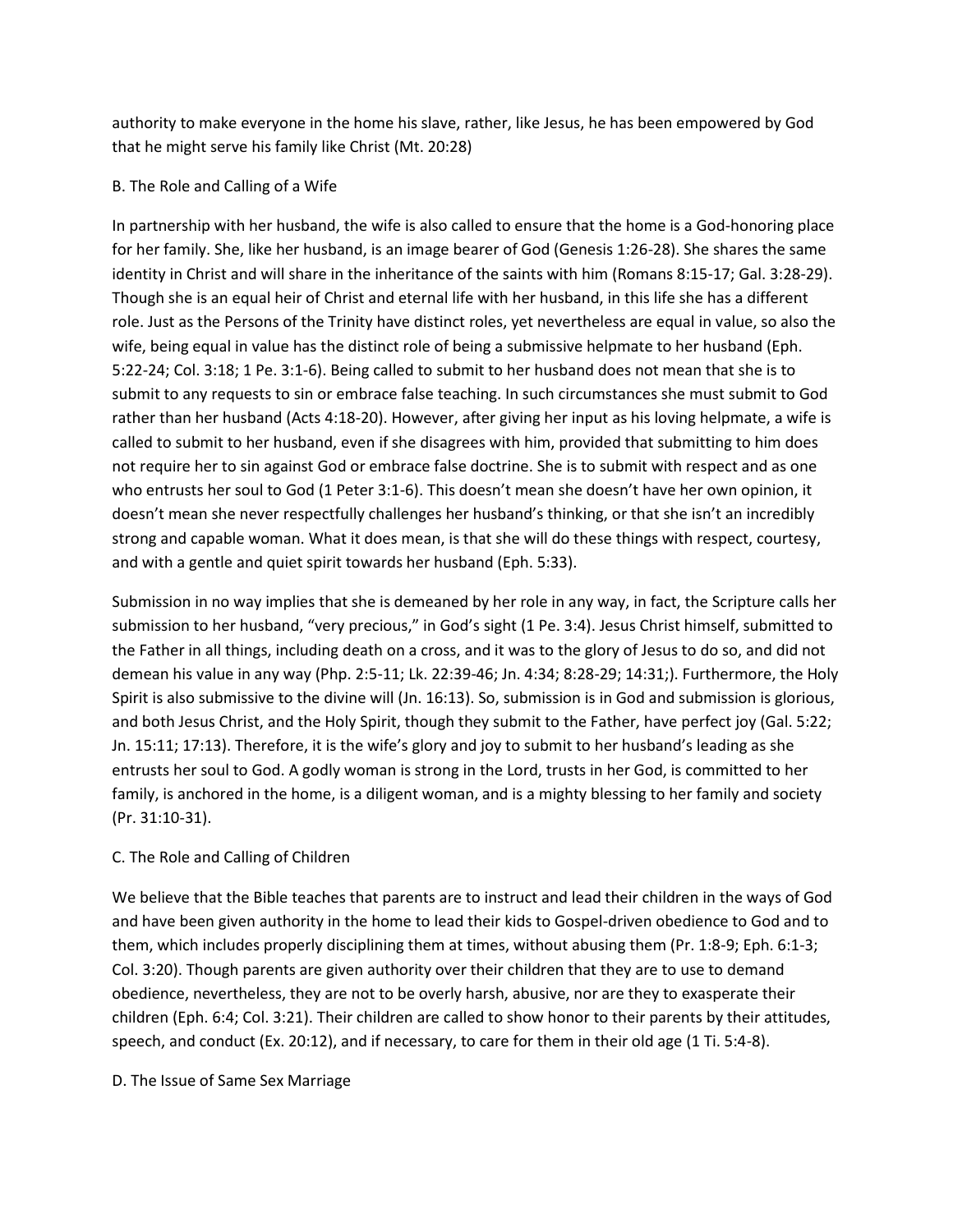We believe that the Bible clearly teaches that marriage is only between one man and one woman (Ge. 2:23-24; Eph. 5:22-33; 1 Ti. 3:2). We also believe that the practice of homosexuality is declared by God in his Word to be sin (Lev. 18:22; Ro. 1:18-32; 1 Cor. 6:9; 1 Ti. 1:10). Therefore, because the practice of homosexuality is sin, so also is same sex marriage. Both the act of homosexuality and the so-called same sex marriage is sin according to God's Word and therefore same sex marriage is not a valid marriage in God's eyes.

Despite the fact that God's Word clearly tells us that homosexuality is sin, it is also extremely clear that all homosexual offenders are freely and gladly offered salvation through the Gospel of Jesus Christ by faith in the Gospel and repentance of their sin (1 Cor. 6:9-11). God loves all sinners, including homosexuals, and this sin is not so unique that Christ is unable to save sinners from it. At the same time, it is also not so unique that it does not require repentance. By faith in the Gospel of Jesus Christ, God calls all sinners, whether heterosexual or homosexual sinners, to believe in the Lord Jesus Christ, to trust his death on the cross for the forgiveness of sins, to believe in your heart that he was raised from the dead, and to repent of our sins so that we can be saved (2 Cor. 7:10; Acts 2:38; 17:30; Ro. 10:9; Col. 1:21-23). Thus, there is hope for all sinners, including homosexuals, and it is the job of the church to lovingly, not hatefully, call them to faith in Christ and repentance of their sins.

#### Section 10. The Church

#### A. The Spiritual Nature of the Church

We believe that all who have repented of their sins and put their faith in the person and work of Jesus Christ for salvation are members of the church, which is the body of Christ. We believe that Jesus Christ is the head of the church and the final authority in all matters concerning the church. We delight to fellowship with all who have come to Christ alone for their salvation and rejoice to be brothers and sisters in the Lord with them. The people of God are from every tribe, language, nation, race, socioeconomic status, and gender who have been saved by God's grace in Christ. Within the body there are many different gifts, different callings and offices, different experiences and backgrounds, and we delight to share our common faith in the one Lord and Savior Jesus Christ with people from all walks of life and we believe that as we love each other, serve, and fellowship in the Lord Jesus Christ the body is built up and grown (Eph. 4:1-16; 1 Cor. 12:12-27).

The church is a spiritual organism, whose life and energy comes from the Spirit of God alone. The life and energy of the church is distributed to the saints in the mode of spiritual giftedness, which is to be used selflessly by every member for the edification of the whole (1 Cor. 12-14) We believe the church has been commissioned by God to preach the Gospel among the nations and make him known throughout the world and is the primary instrument by which the Great Commission is fulfilled (Mt. 28:18-20).

B. The Structure of the Church: The Roles of Elders, Deacons, and the Congregation

We also believe, that though the church is a glorious spiritual organism, God, in his wisdom, has ordained that churches organize into individual, local, congregations. While we all have fellowship and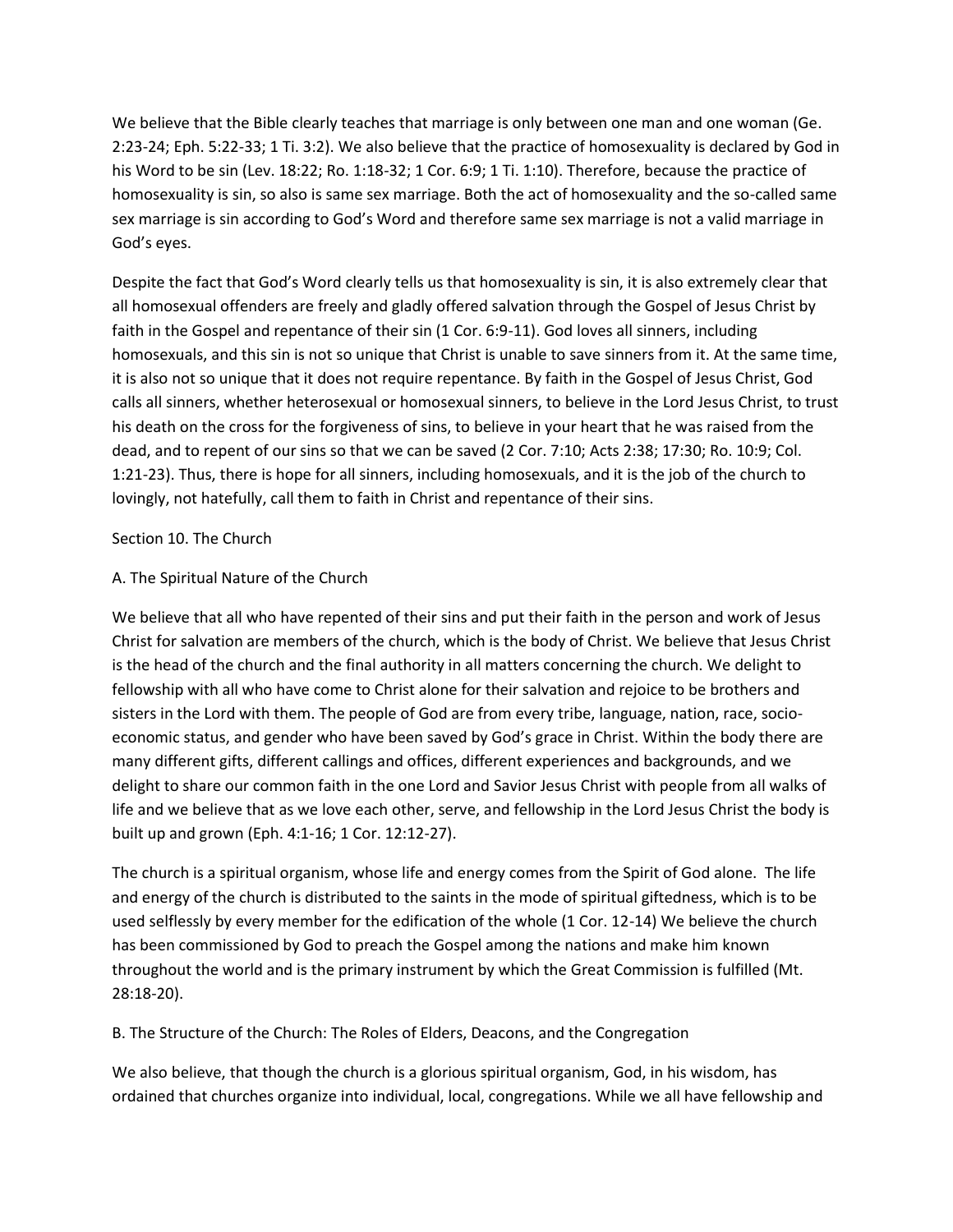unity in Christ with all believers throughout the world, due to our finiteness and limitations, we cannot congregate with every believer in the world and we must therefore, fellowship in a local congregation. We believe in the autonomy of the local church (2 Cor. 10:13-15). We believe that within the local church God has raised up two recognized offices to serve the church that continue today, which are the office of pastor/elder and the office of deacon.

### C. The Role of Elders

The first office is the office of pastor/elder/bishop. We believe that the office of pastor, elder, or bishop, is one and the same office because the terms are used interchangeably in the New Testament in talking about the same office (Acts 20:17,28; 1 Pe. 5:1-2). We believe that God has given the pastors/elders the authority to teach the Word of God and to rule and lead the church of God under the Lordship of Christ and in full accountability to his Word. The elders are to use their authority to serve the church, to build the church up, and to lead it with love (1 Peter 5:1-5; Hebrews 13:17). In order to serve in this office a man must be called of God to this work. This calling is recognized and confirmed in the church according to the qualifications listed in 1 Timothy 3:1-7 and Titus 1:5-9, as well as other texts. Essentially a man must qualify for the office from a character and godliness standpoint, a knowledge standpoint, and he must demonstrate a giftedness to teach and shepherd the flock of God. This is a high calling and should not be taken lightly and the ordination of men unto this office should not be done hastily. The congregation will give valuable input as it pertains to elder candidates, however, the final decision and authority to lay hands on prospective elders and ordain them to pastoral ministry lies with the elders themselves (Acts 13:1-3; 1 Ti. 4:14; 5:22; 2 Ti. 1:6).

We also believe that God has designed that this office be filled by men and that women are not to serve as elders and pastors in the church. This in no way is because women are inferior to men, but rather, because it is not God's design for women (1 Ti. 2:8-15). The issue here is not an issue of equality but an issue of role. Just as Jesus Christ, as the Son of God and 2nd person of the Trinity is equal in value to God the Father, nevertheless, his role is one of obedience to the Father and he does not exercise authority over the Father. This is not because he is qualitatively inferior to the Father, but rather, because he has a different role in the Godhead. So it is with women and the office of pastor and deacon. They do not fill these offices because God has designed male headship in the family and in his church. Nevertheless, women do have a very valuable and glorious role of influence, teaching, and even leadership in some aspects of church life. God has designed that the older and more spiritually mature women in the church should lead and mentor the younger women in the church unto faithfulness and love (Titus 2:3-5). In addition to this, women have an important teaching role towards the children, especially the children in their own homes (Pr. 1:8, 31:26).

#### D. The Role of Deacons

The second office within the church is the office of Deacon. This is an office that is one of service and not of rule. The deacons do not have any inherent authority in the church except for that which is delegated to them by the elders to carry out certain diaconal tasks (Acts 6:6). This is a very high calling with great rewards (1 Ti. 3:13), and in order for a man to serve in this office, he must be tested and found to meet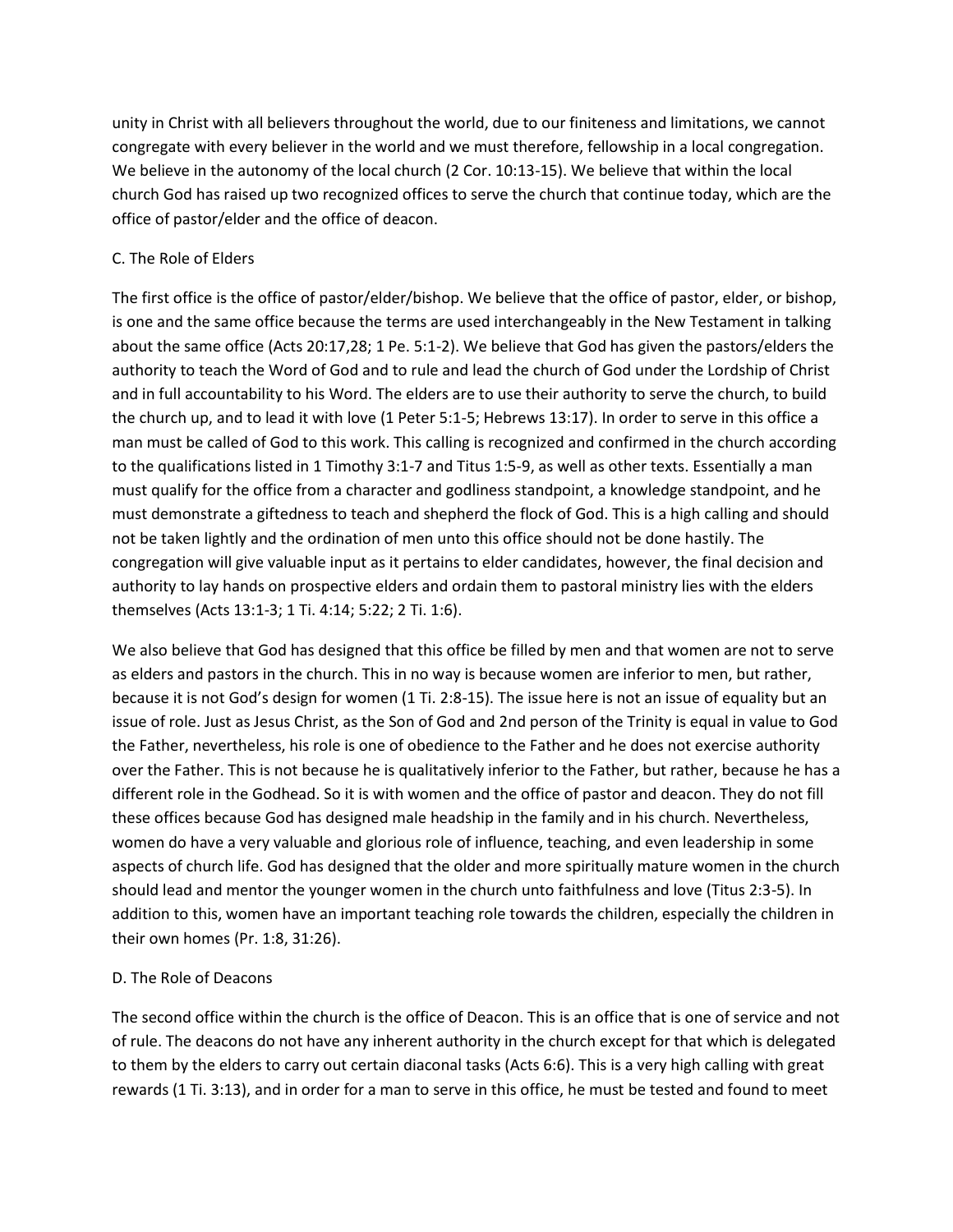the qualifications for it in 1 Timothy 3:8-12. The qualifications for a deacon are very similar to that of an elder, as the character qualifications of deacons strongly parallel those of an elder. However, the one major difference from a qualification standpoint is that a deacon, unlike and elder, is not required to be able to teach or to be able to refute those who contradict the Word of God, but instead must merely believe the mysteries of the faith, and by implication the elementary truths of the faith, with a clear conscience (1 Ti. 3:9 for deacons, compared to 1 Ti. 3:2 and Tit. 1:9 for elders).

This office is not merely an office of carrying out menial tasks. This office is for a person to serve the practical needs of the church in a leadership capacity. When certain needs arise in the congregation that require a deacon to step in, the deacons will work with the elders to clarify the work, discuss what needs to be done, and to be given the authority by the elders needed to carry out their task as leaders (Acts 6:6).

#### E. The Role of the Congregation

We believe that every member of the congregation is called to serve in the body and to contribute to the up-building of the church. We believe that in addition to serving one another, each member of the congregation is to have the Word of God dwell in them richly and encourage, strengthen, comfort, correct, admonish and exhort one another towards love and good deeds (Col. 3:16; Heb. 5:12; 10:24- 25). As a Spirit indwelt child of God, each member is gifted and vital to the church (1 Cor. 12:12-31). We believe the Scripture shows us in multiple cases the vital input that the congregation gives to the church leadership in the life of the church and therefore the leadership highly values the input of the congregation (Mt. 18:15-20; Acts 6:1-6, 15:22 1 Cor. 1:11 etc.). However, we do not believe that the members of the congregation are given ruling authority in the church. The congregation is called to live in sweet submission to its leadership (Hebrews 13:17; 1 Peter 5:1-5) and is responsible for upholding and laboring for the unity of the body in the bond of peace (Eph. 4:1-6).

Section 11. The Sacraments of the Church

#### A. Believer's Baptism

We believe in the baptism of believers who have made a conscious and informed profession of faith in Jesus Christ as their Lord and savior (Acts 2:38), and thus we reject the biblical validity of the practice of infant baptism. We believe in baptism by immersion (Acts 8:36-39), as a sign that represents the spiritual reality that the one being baptized, through faith in Jesus Christ, has been placed in a spiritual union with Jesus whereby he has been spiritually buried with Christ and died to a life of slavery to sin, and has also been spiritually raised with Christ whereby he walks in newness of life (Romans 6:1-11). We also believe that believer's water baptism is a public profession of faith in Christ whereby not only does the believer identify with Jesus, but also pledges that his conscience has been cleansed by the Gospel and he makes it his aim to follow Jesus Christ with an obedient life (1 Pe. 3:21). We do not believe that baptism in any way contributes to our salvation, nor is it something through which we receive the Holy Spirit. Rather, we receive the Holy Spirit through faith in the Gospel, not water baptism (Eph. 1:13-14; Gal. 3:5; Jn. 7:37-39). That being said, baptism is commanded by God (Mt. 28:18-20) and should be obeyed by all believers.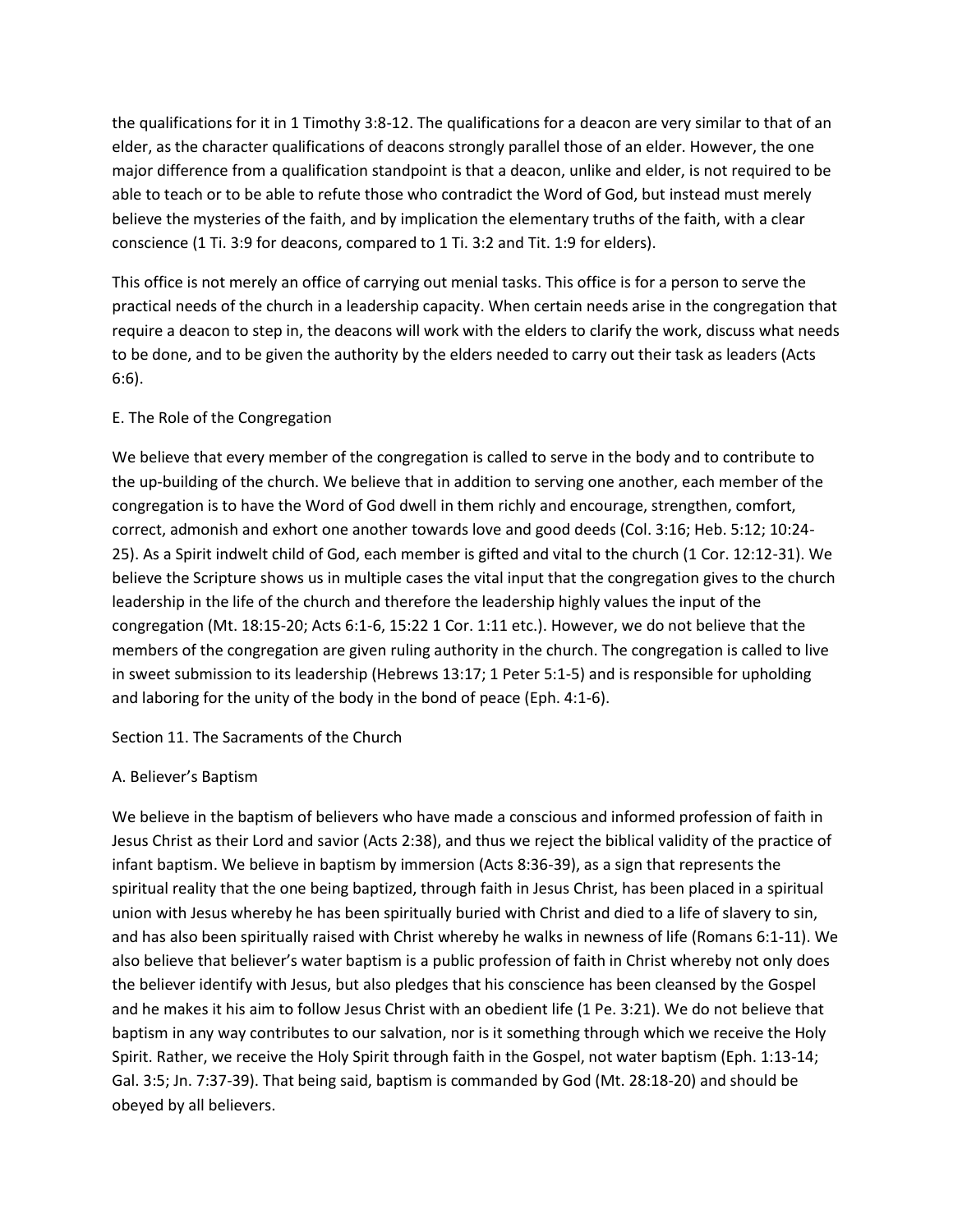#### B. The Lord's Table

We believe that the Lord's Supper is to be celebrated by all believers whereby we commemorate and rejoice in the death of Christ, which was sufficient to procure the New Covenant blessings for all true believers (Mt. 26:26-29). At the Table we believe that not only are we proclaiming the death of Christ as the instrument whereby New Covenant blessings were secured for believers, but also, we are proclaiming our faith in his bodily return (1 Cor. 11:23-26). We also believe that at the Table all true believers enjoy a special and unique fellowship with God when we partake of the Lord's Supper (1 Cor. 10:14-22). This is not to say that we do not always have Christ present with us, surely we do (Mt. 28:20; Heb. 13:5). However, we enjoy a special fellowship with him at the Table. This ordinance is for believers only and it is to be taken by faith that salvation is in the Gospel, which the Table represents, rather than an act of participating at the Table. The Table does not in any way contribute to our salvation, instead, it is an ongoing expression of faith in the crucified Christ to save us through the New Covenant, which was inaugurated by his death on the cross.

#### Section 12. The Last Things

We believe in the glorious, visible, and bodily return to the earth of our Lord Jesus Christ with his angels to consummate his Kingdom (1 Cor. 15:20-28; 1 Jn. 3:1-2).

We believe in the literal, bodily resurrection of the wicked. We believe the wicked will be judged at the Great White Throne Judgment and along with Satan and his demons, will be justly condemned to hell, which is a place of eternal conscious torment, in punishment for their rebellion against God and rejection of the Gospel (2 Th. 1:7-9; Mt 25:41-46; Mk 9:42-49; Rev 14:9-11; Rev 20:11-15).

We believe in the bodily resurrection of the righteous and that their final dwelling place will be in the presence of the Triune God in the New Heavens and the New Earth wherein they will enjoy God forever and glorify him by worshipping in spirit and truth for all of eternity (Mt. 25:31-40; 1 Cor. 15:20-23, 42- 57; Rev. 21:1-5; Rev. 22:1-5).

#### **Article IV**

#### **Church Membership**

#### Section 1: Common Purpose of Church Members

We gather together in fellowship for the purpose of glorifying God through Jesus Christ, according to the truths of the Holy Bible that we might worship together in Spirit and a commonly held, believed, and cherished truth as derived from the Bible. All members of our church shall constitute one body of believers in this particular congregation. All members of the church are gifted and filled with the Holy Spirit to build up and serve and edify the Body of Christ and evangelize the world (1 Cor. 12), and it is the responsibility of each member to use their gifts, time, and resources to accomplish this.

Section 2: Official Church Members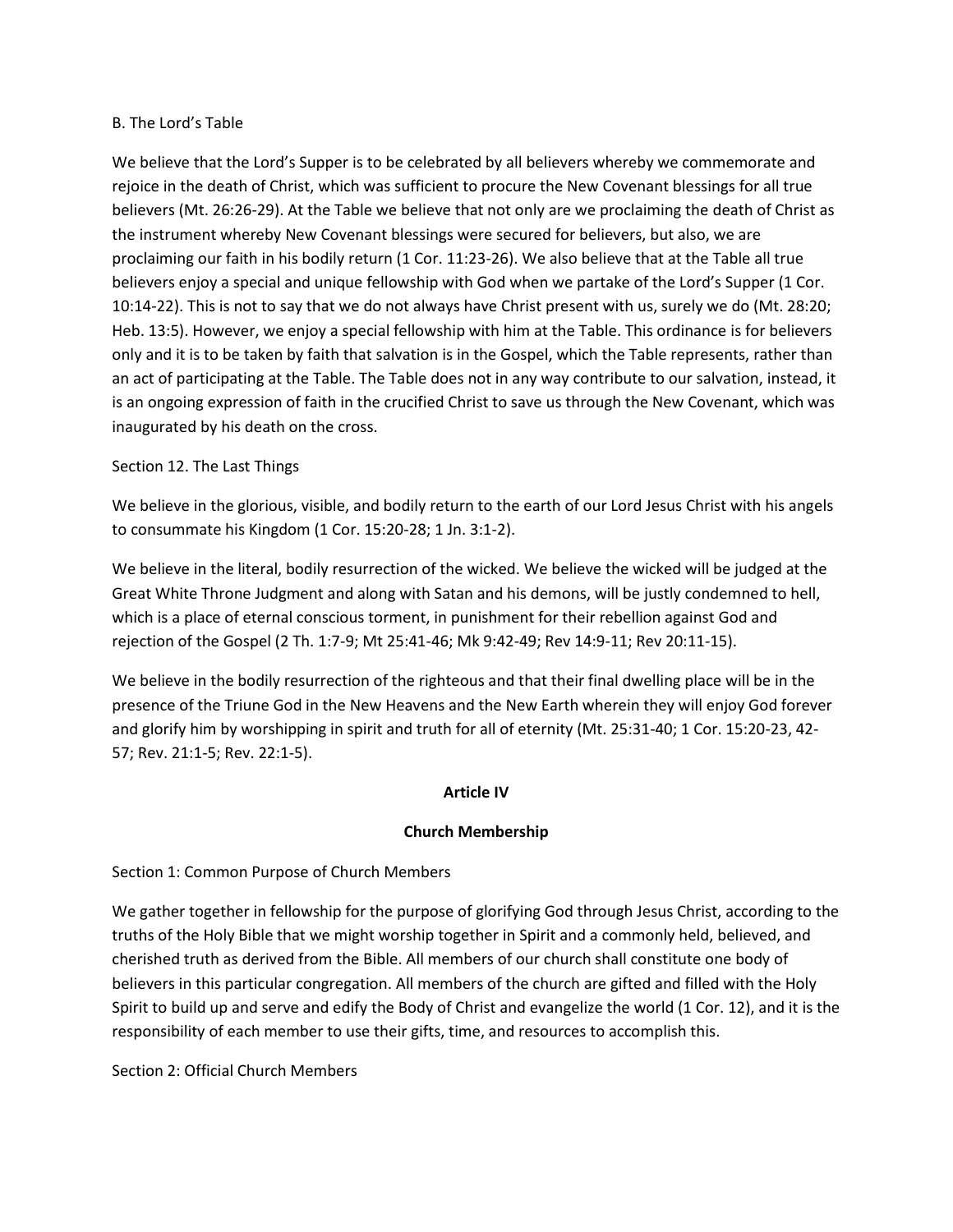Church membership is available to anyone who makes a profession of faith in Jesus Christ as their Lord and savior through the Gospel and who have been baptized and give no cause for a denial of membership according to Article 4, Section 4. Formal membership in Gospel Community Church requires completing the church's new membership material, followed by a formal application for membership that is brought before the elder board for review. The elders will review the applicant for membership and admit that person as a member if there is no cause for dismissal according to Article 4, Section 4. While the church and the elders will labor to meet the spiritual and physical needs of all who attend Gospel Community Church, in cases where time or resources are insufficient to meet all of the needs of those who attend, the priority of time and resources will go to those who are official members of Gospel Community Church.

#### Section 3: Admission of Applicants

All individuals who desire to apply for membership must contact an elder for application for church membership. Upon making application for membership it is assumed that the applicant has read, understands, and is in agreement with the Bylaws and Doctrinal Statement of Gospel Community Church. Applicants who have been approved for membership shall sign a statement affirming their understanding and agreement with the Bylaws and Doctrinal Statement of this church.

#### Section 4: Denial of Membership

If, upon review of an application for membership or after meeting with an applicant, the Elder Board determines that the applicant does not confess Jesus Christ as their Lord and Savior, does not hold to the Biblical Gospel, has a significantly different theology than this church, or is demonstrating a lifestyle of unrepentant sin, then the applicant's membership may be denied. This decision is final and there is no appeal to any court or any other entity in relation to this decision.

#### Section 5: Voting Privileges

Membership in this church shall not equate to the possessing of voting rights that carry authority within the operation and doctrine of the church. All such authority is vested fully in the elder board according to Article 5. Any voting rights that the Elder Board grants to the congregation are solely in an advisory capacity only. Voting privileges are restricted to members who are 16 years or older and who are in sufficient health as to make an informed and intelligent choice. No one member may cast a vote on behalf of another member. Those admitted to church membership do not constitute a legislative body, nor do they constitute members in the Corporation and they cannot vote, or pass resolutions binding upon the Corporation, nor shall they have any equity in the real property of the Corporation, or rights to vote in its disposal. Said property of the Corporation is dedicated to the religious and charitable purposes according to the vision and mission of the Corporation.

#### Section 6: The Discipline of Church Members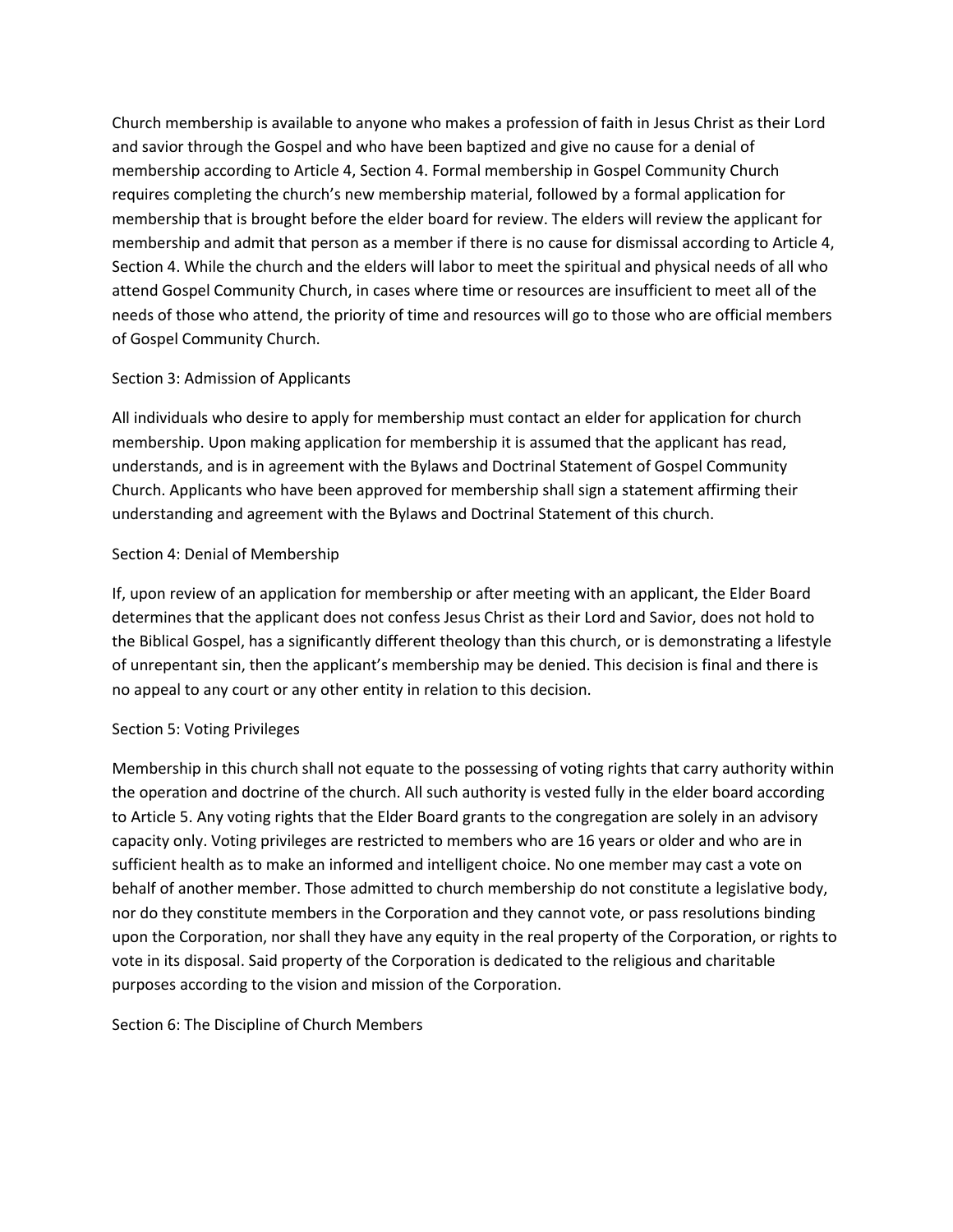The purpose of Church Discipline is to effect a return to a Biblical standard of conduct and doctrine in a member who errs (Ga. 6:1), to maintain purity in the local church (1 Cor. 5:6), and to deter sin (1 Ti. 5:20).

Members of this church, or any who attend the church but have not become formal members, who shall err in doctrine or conduct shall be subject to dismissal according to Matthew 18:15-18, Titus 3:10-11, or 1 Cor. 5:1-11. Before such dismissal, however, it shall be the duty of any member of this church who has knowledge of the erring member's heresy or misconduct to warn and to correct such erring member in private, seeking his or her repentance and restoration. If said erring member does not heed this warning then the warning member shall again go to the erring member accompanied by one or 2 witnesses to warn and correct such erring member, seeking his or her repentance and restoration. If said erring member still refuses to heed this warning then it shall be brought to the attention of the Elders.

It is understood that this process will continue to its conclusion whether the erring member leaves the church or otherwise seeks to withdraw from membership to avoid the discipline process.

The Elders, upon careful and prayerful investigation, shall tell the matter to the church if the member has not been brought to repentance by the private meeting with the warning brother or the meeting afterwards with the witnesses. If said member refuses to heed the warning of the Elders and the church, he or she shall then be publicly dismissed from the church.

If said member, after dismissal, heeds the warning, demonstrates repentance, and requests reinstatement, he or she shall be publicly restored.

In cases of unrepentant divisiveness, there will only be two steps to this process as outlined in Titus 3:10-11. In such cases, upon credible evidence of divisiveness, the divisive member will be warned by the elders verbally. If the divisiveness continues, the divisive member will receive a written warning from the elders detailing the charges, the evidence, and giving a final warning that if the divisiveness continues to persist, the divisive person will be publicly declared a divisive person and the congregation will be instructed to cease fellowship with them, and the divisive member will be disciplined from the church.

In some cases the offense can be so extreme so as to measure immediate church discipline and removal from the body as is the case in 1 Cor. 5:1-13. The Elder Board will determine whether or not certain offenses fit into this category of discipline. If for example someone was harming another member, or was putting someone's life in danger, there will be no 2 or 3 step process for discipline. Instead, the member who is causing such deep harm will be instantly removed from the congregation and placed under discipline. This example is not meant to be considered the only example of instantaneous church discipline, but is exemplary only. There may be any number of severe scenarios that warrant such actions as determined by the Elder Board. Any appropriate legal reporting or procedures involving the governing authorities will be followed by the church as well.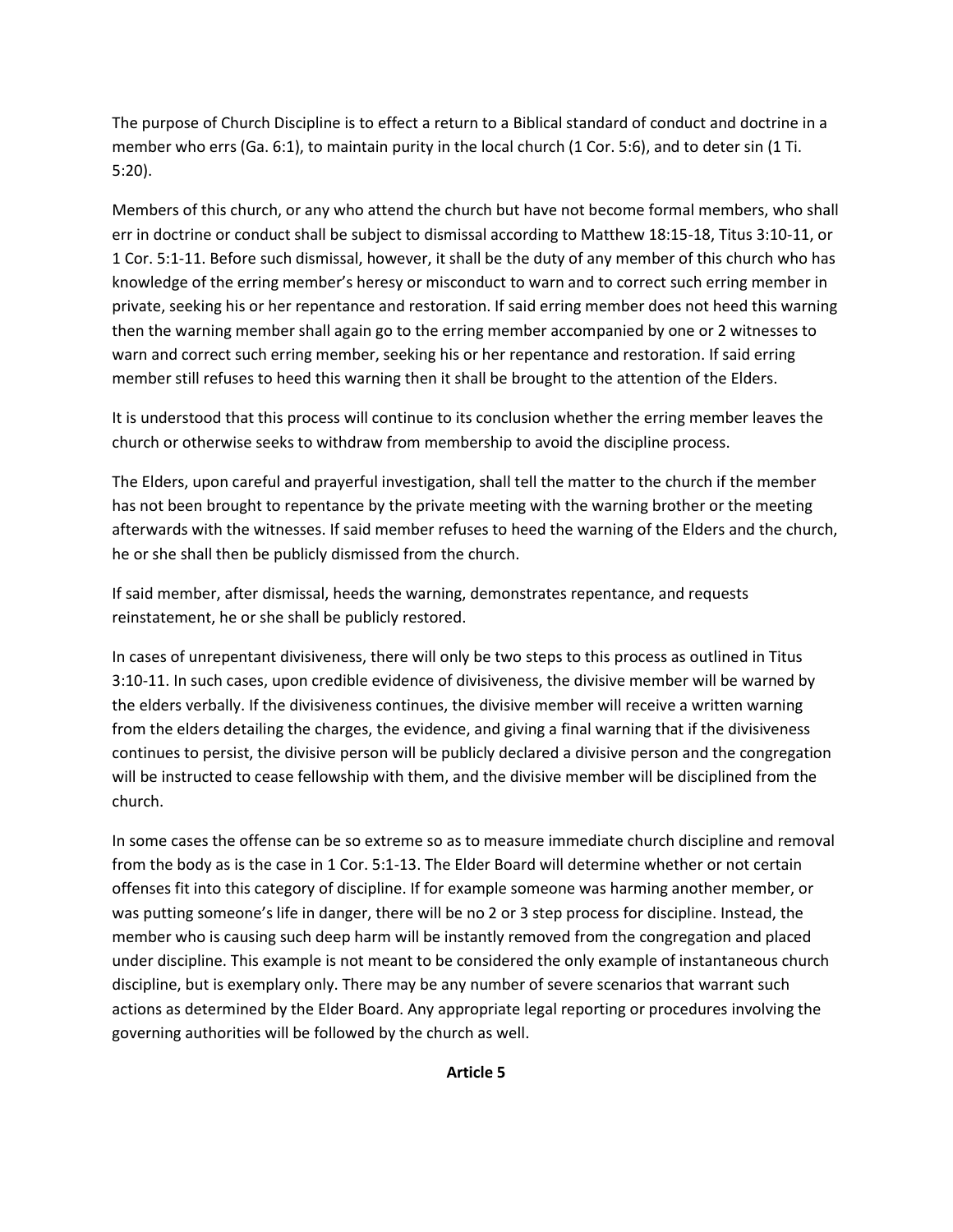#### **Elders and Deacons**

### Section 1: Authority and Role of Elders

We believe that the office of Elder, Pastor, Overseer, and Bishop refer to the same office biblically (1 Peter 5:1-5; Acts 20:17, 28). Therefore, we shall use these terms interchangeably in discussing this office. Under the authority of the Lordship of Jesus Christ as mediated through his Word and understood by the doctrinal statement, church practices, and bylaws of Gospel Community Church, the activities, doctrine, and affairs of this corporation shall be exercised by or under the direction of the Elder Board. The Elder Board is given the authority to teach and shepherd this congregation according to the truths of the Bible and are responsible for the oversight and shepherding of the congregation (1 Pe. 5:1-5; Heb. 13:17). Subjected to the limitations of the Articles and these Bylaws, as well as pertinent restrictions of the Corporation Code of the State of Colorado, it is hereby expressly declared that the Elder Board shall have authority to shepherd and oversee this congregation in all matters, including, but not limited to:

(A) To select and remove all the officers, agents, pastors, staff and employees of the Corporation, prescribe such duties for them consistent with law, with the Articles of Incorporation, or with these Bylaws, fix the terms of their offices and their compensation.

(B) To make such disbursements from the funds and properties of the Corporation as are required to fulfill the purposes of this corporation, and more generally to conduct, manage, and control the activities and affairs of the Corporation and to make such rules and regulations consistent with law, and with these Bylaws, as they may deem best.

(C) To adopt, make and use of a corporate seal, and to alter the form of such seal from time to time as they may deem best.

(D) To establish policies and practices for the church consistent with the purposes of this Corporation.

(E) To participate in the administration of Baptism and Communion.

(F) To borrow money and incur indebtedness for the purposes of the Corporation and to cause to be executed and delivered in the corporate name, promissory notes, bonds, deeds of trust, mortgages, pledges, or other evidences of debt and securities.

Section 2: The Qualification and Ordination of Elders

#### (A) Qualifications

An elder essentially must meet the biblical qualifications for this office in the areas of character, godliness, knowledge, and giftedness as defined by the Bible. Nobody shall serve as an Elder without having demonstrated fitness, aptitude, and qualification for this ministry according to the qualifications listed in 1 Timothy 3:1-7, Titus 1:5-9 as well as that which is outlined in this church's doctrinal statement.

(B) Ordination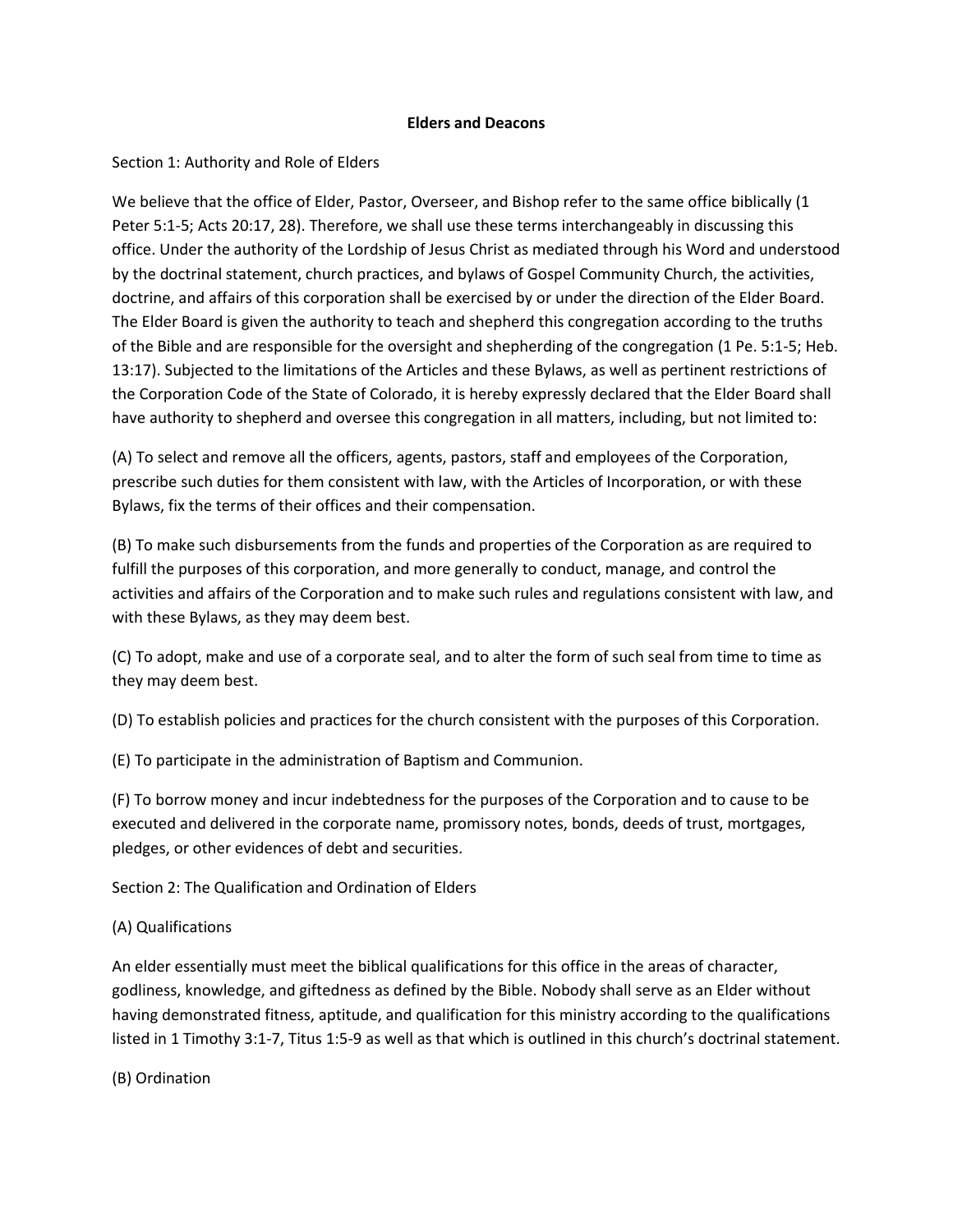The congregation will provide input and feedback about elders and elder candidates in an advisory capacity to the elder board. This may be done on a formal or informal basis. However, this feedback is advisory only and in no way carries with it the authority to ordain or remove elders. If the congregation has provided some positive input and if the elders are encouraged that a particular candidate is a strong candidate for eldership, the elders will begin a discipleship process with the prospective elder to ensure the biblical qualifications are met. When the elders have a clear conscience that a man has demonstrated evidence of his calling from God in his character, knowledge, and giftedness according to the above stated qualifications, a period of testing will begin, wherein the elder candidate will be given an increased responsibility in serving in a capacity that is similar to that of an elder. During this process the congregation will be given an opportunity to give input as it pertains to that particular elder's fitness for the office of elder. Ultimately the final decision and authority to ordain and elder lies with the existing Elder Board, who is responsible for laying hands upon the elder candidate in ordaining them to the ministry (Acts 13:1-3; 1 Ti. 4:14; 5:22; 2 Ti. 1:6). Any vote the congregation may have in this matter may or may not be granted as a courtesy of the elders and is in an advisory capacity only and carries no authority as it pertains to ordaining an elder.

#### Section 3: The Number of Elders

The authorized number of Elders of the Corporation shall not be less than one (1). As a normative practice, there shall always be at least two (2) elders. Only under unusual conditions may there be less than two Elders.

#### Section 4: The Decisions of the Elder Board

Decisions shall be reached after prayerful consideration by a majority vote on the elder board in a spirit of humility.

#### Section 5: Compensation for Elders

Elders may serve in a manner wherein they are not compensated. However, the Scripture warrants the financial support of elders who give their lives to preaching and teaching in the church (1 Ti. 5:17-18; 1 Cor. 9:3-14). As funds are available, the Elder Board shall determine the salary and compensation package for a particular elder. However, the elder being compensated shall not have any authority in deciding his compensation. If there are less than 3 elders, the Elder Board shall select capable and godly men to evaluate the situation and cast a vote. A majority vote shall suffice for approval or denial of compensation for an elder.

#### Section 6: Removing Elders and Deacons

If it is suspected that an existing Elder no longer meets the Biblical qualifications to serve as an elder, that concern may be brought to another elder on the Elder Board. The Elder Board will then have authority to investigate the charge. However, without clear, tangible, and credible evidence by 2 or 3 witnesses against an elder, the charge will not be admitted (1 Timothy 5:19). If the charges of disqualification can be substantiated and proven and the Elder Board agrees the elder under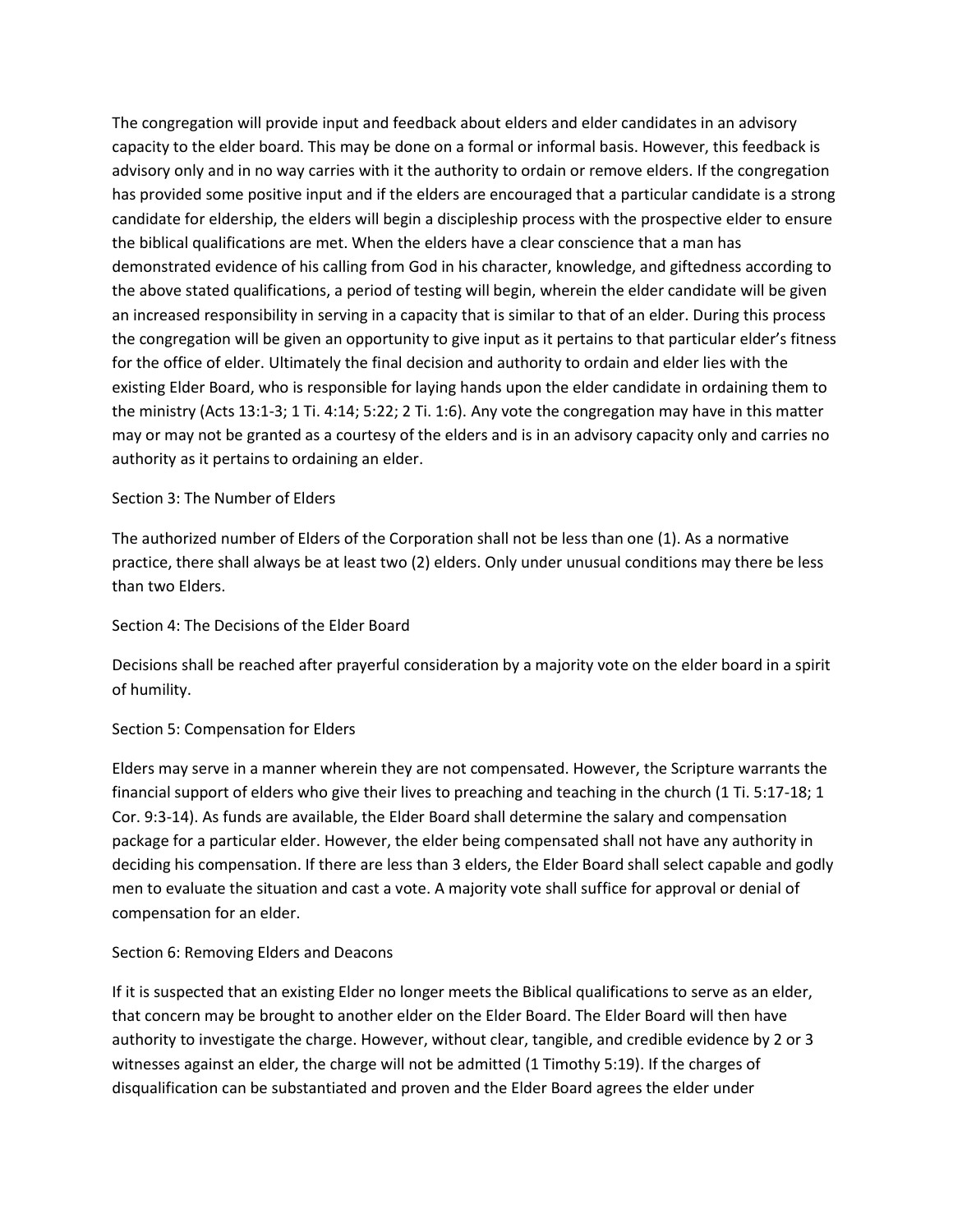examination no longer meets the qualifications, then the sin, as well as the evidence for the sin, shall be publicly revealed to the congregation and the elder shall be removed from office. Disqualifying charges must be clearly related to sin, false teaching, or incompetence to teach. Issues of style, personality, or any other type of mere preference will not be considered valid grounds for removing an elder, but instead, an elder's disqualification must be clearly proven as violating the qualifications listed in 1 Timothy 3:1-7 and Titus 1:5-9, or any other relevant and applicable biblical passages on the matter. The same process will occur for deacons who are being investigated for their qualification for the Diaconate. The qualifications for a Deacon that must be used are those listed in 1 Timothy 3:8-12.

An elder or deacon may, at any time, resign from his position by providing a written resignation to the Elder Board.

### Section 7: The Authority and Role of Deacons

This is an office that is one of service and not of rule. Deacons are given authority by the elder board, to organize, recruit, and lead various acts of service for the purposes of this corporation that the Elder Board authorizes. The deacons do not have any inherent authority in the church except for that which is specifically delegated to them by the Elder Board to carry out specific diaconal tasks (Acts 6:6). Unless having prior authority granted by the Elder Board, deacons may not act on behalf of the corporation in a capacity that would require elder authority.

#### Section 8: The Qualifications for Deacons

Anyone who would serve in the capacity of deacon for this corporation must demonstrate that they also meet the qualifications for this office as set forth in 1 Timothy 3:8-12, and as understood by this church. Just as with elders in Article V section 2(B), the congregation will give input, in an advisory capacity only, to the elders about the qualification of candidates for the office of deacon. If the elders agree an individual is a strong candidate for the office of deacon, the elders will grant responsibilities and duties to test the candidates aptitude for the office. If the candidate meets the qualifications, the elders will lay hands on the deacon candidate to ordain him for this office. The final decision for ordination lies solely with the Elder Board and any vote the congregation may have is in an advisory capacity only and carries no authority as it pertains to ordaining a deacon.

#### **Article 6**

#### **Other Boards, Councils, and Committees**

#### Section 1: Other Councils or Committees

At the Elder's discretion, a majority vote by the Elder Board may choose to form a council, board, or committee for any particular issue the Elder Board deems necessary to consider a particular issue that may arise with the congregation. This is done as a courtesy and concession by the Elder Board. The findings and recommendations of one of these committees shall be prayerfully reviewed and considered by the Elder Board, but ultimately, the final decision about implementing the suggestions that the committee gives to the Elder Board lies solely with the Elder Board. The Elder Board is under no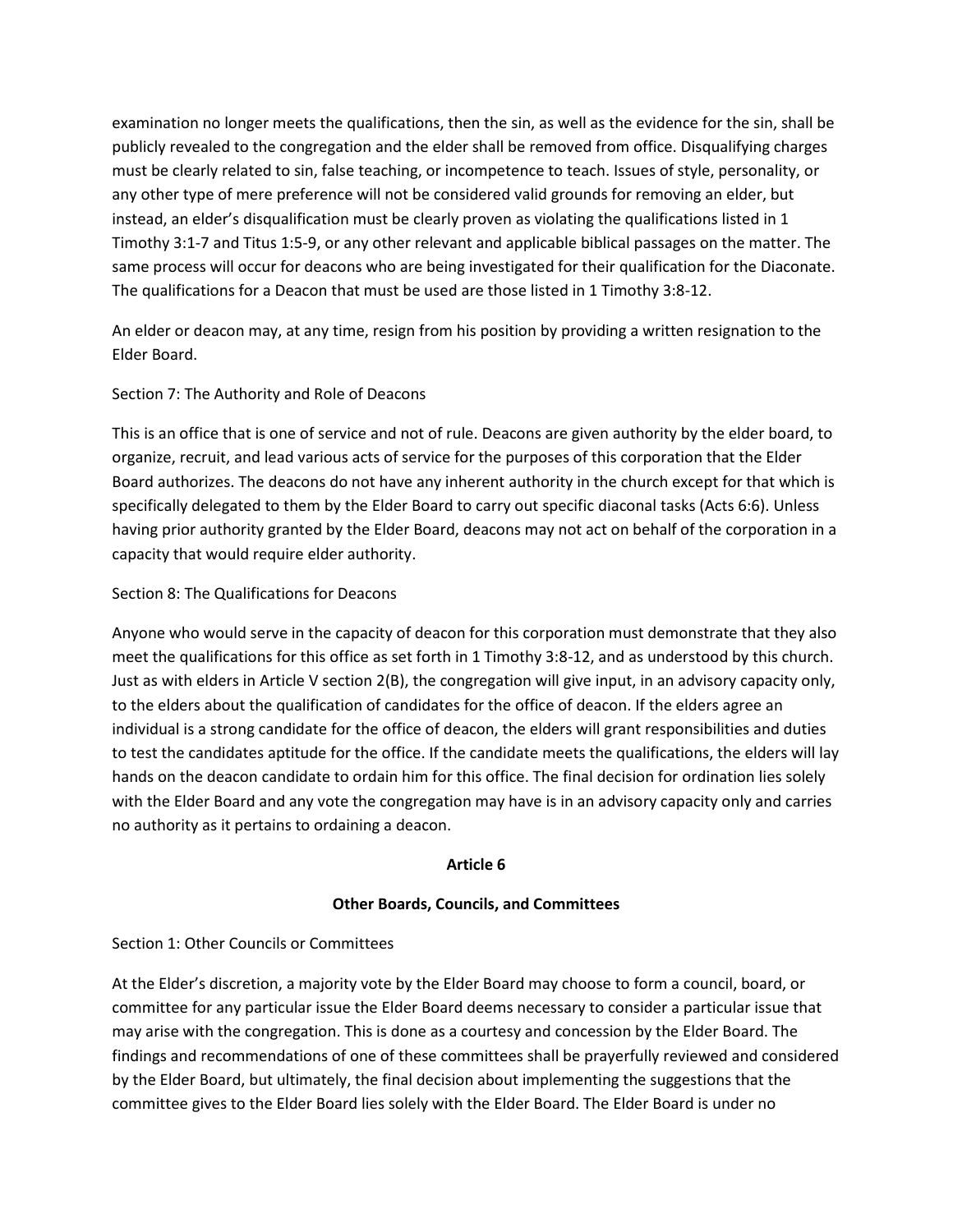obligation to form a committee on any issue, but may if they think it would be profitable in the handling of a particular matter. The Elder Board will select those who are to be appointed to a particular committee.

#### **Article VII**

#### **Officers**

#### Section 1: Officers

The officers of the Corporation shall be a President, a Secretary, and a Treasurer. These officers shall be selected by the Elder Board.

### Section 2: President

The President shall be the Chief Executive Officer of the Corporation and shall, subject to the control of the Elder Board, have general supervision, direction, and control of the activities and officers of the Corporation. In absence of an Elder, the President shall be responsible for the leadership of the church service.

### Section 3: Secretary

The Secretary shall keep, or cause to be kept, a book of minutes of all meetings of members and the annual business meeting. The Secretary shall also keep, or cause to be kept, a record of the Corporation's Articles of Incorporation and Bylaws.

#### Section 4: Treasurer

The Treasurer shall keep and maintain, or cause to be kept and maintained, adequate and correct accounts of the properties and business transactions of the Corporation. The books of account shall at all reasonable times be open to inspection by an Elder or an appointed church member. All records of giving shall be kept, or caused to be kept, in a detailed manner by the Treasurer as well as a detailed record of all disbursements of funds on behalf of the Corporation. Upon request for inspection, the treasurer shall make such financial records available to an Elder or appointed church member.

# Section 5: Removal and Resignation

Any officer may be removed, with or without cause, by the majority vote of the Elder Board at any time. Any officer may resign at any time by giving written notice to the Elder Board. Any such resignation shall take place immediately unless there is another date specified and agreed upon by the Elder Board.

# **Article VIII**

#### **Child Sexual/Abuse Prevention Policy**

Section 1: Volunteer Screening and Application Process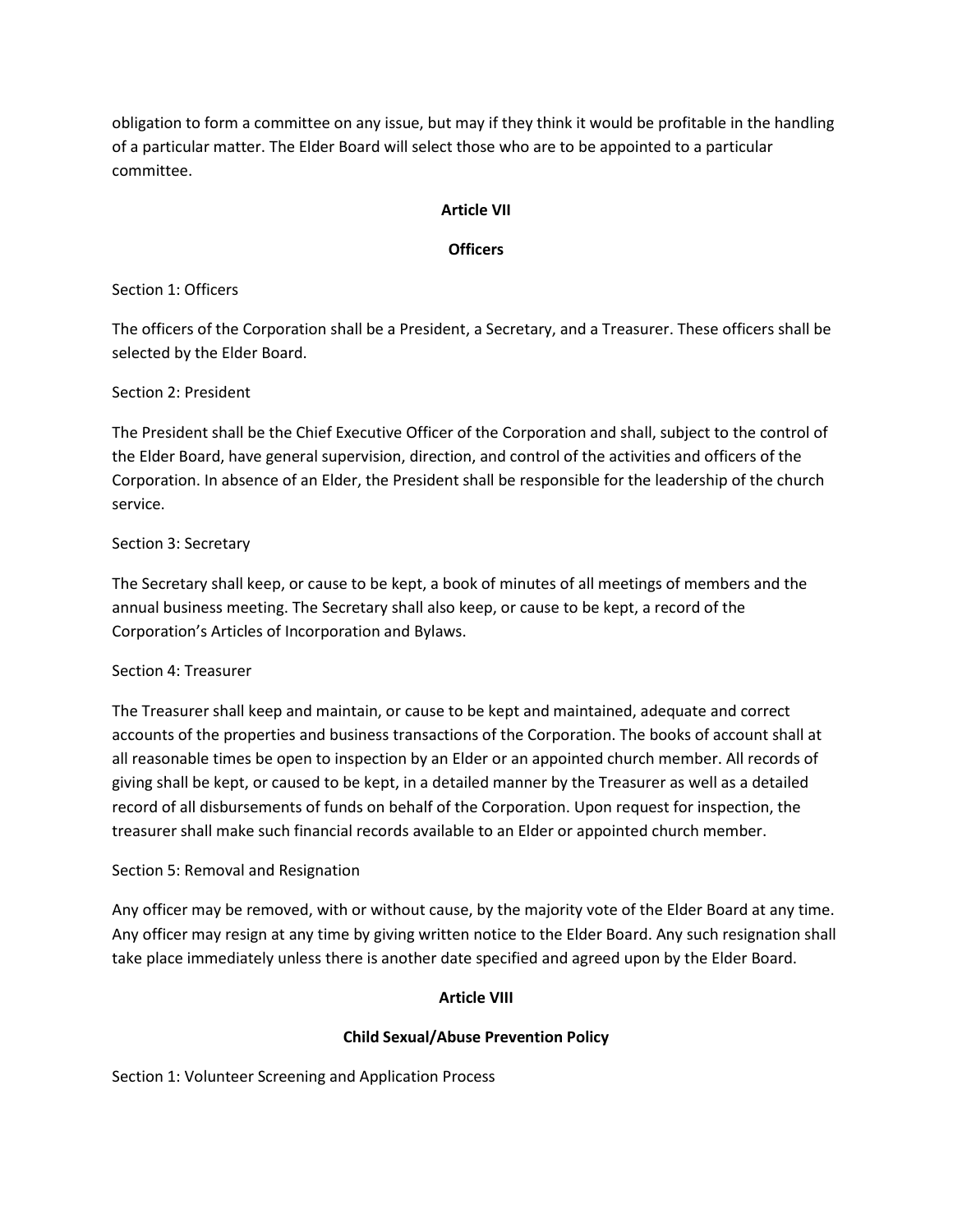No volunteer of for this Corporation shall be permitted to work with children until they have completed our screening process which includes the following: (1) Each volunteer who desires to work with children shall have regularly attended the worship services of Gospel Community Church for not less than 6 months. (2) Each volunteer must complete an application to volunteer to work with children. (3) Each volunteer applicant must also pass an annual background check. (4) Each applicant must also complete a child/sexual abuse awareness course and provide the Corporation with an approved certificate verifying they completed the course. (5) Each applicant must complete an interviewer with whomever the Elder Board determines will conduct these interviews. A completed application, annual background check, and an annual sexual abuse awareness certificate shall be kept on file by the Corporation for each applicant.

Section 2: Working With Children

In working with children at all times there shall be at least two adults present.

Section 3: Reporting

In the event that there is a report of sexual misconduct on behalf of a volunteer, the Corporation will report the issues to law enforcement according to the current laws, and will cooperate fully with law enforcement authorities. All Pastors will follow the current mandatory reporting laws.

### **Article IX**

### **The Handling of Finances**

Section 1: The Annual Budget

The annual budget shall be prepared and approved annually by the Elder Board. A Majority vote shall approve the budget. The Treasurer will keep, or cause to be kept, a record of each year's budget, which will be presented to the congregation at the Corporation's annual business meeting.

Section 2: Records of Giving and Disbursements

The treasurer shall keep, or cause to be kept, detailed reports of all giving as well as all disbursements of money or property of the Corporation. These records shall be available to any member of the Elder Board upon request.

#### **Article X**

#### **Meetings**

Section 1: Annual Business Meeting

At least once per year the Elder Board and the officers of the Corporation shall hold a business meeting that is open to all members. At least 2 weeks notice shall be given to the congregation, Board members, and Officers. At these meetings the members shall consider reports of the affairs of the Corporation, and transact such other business as the Elders determine. Any voting privileges granted by the Elder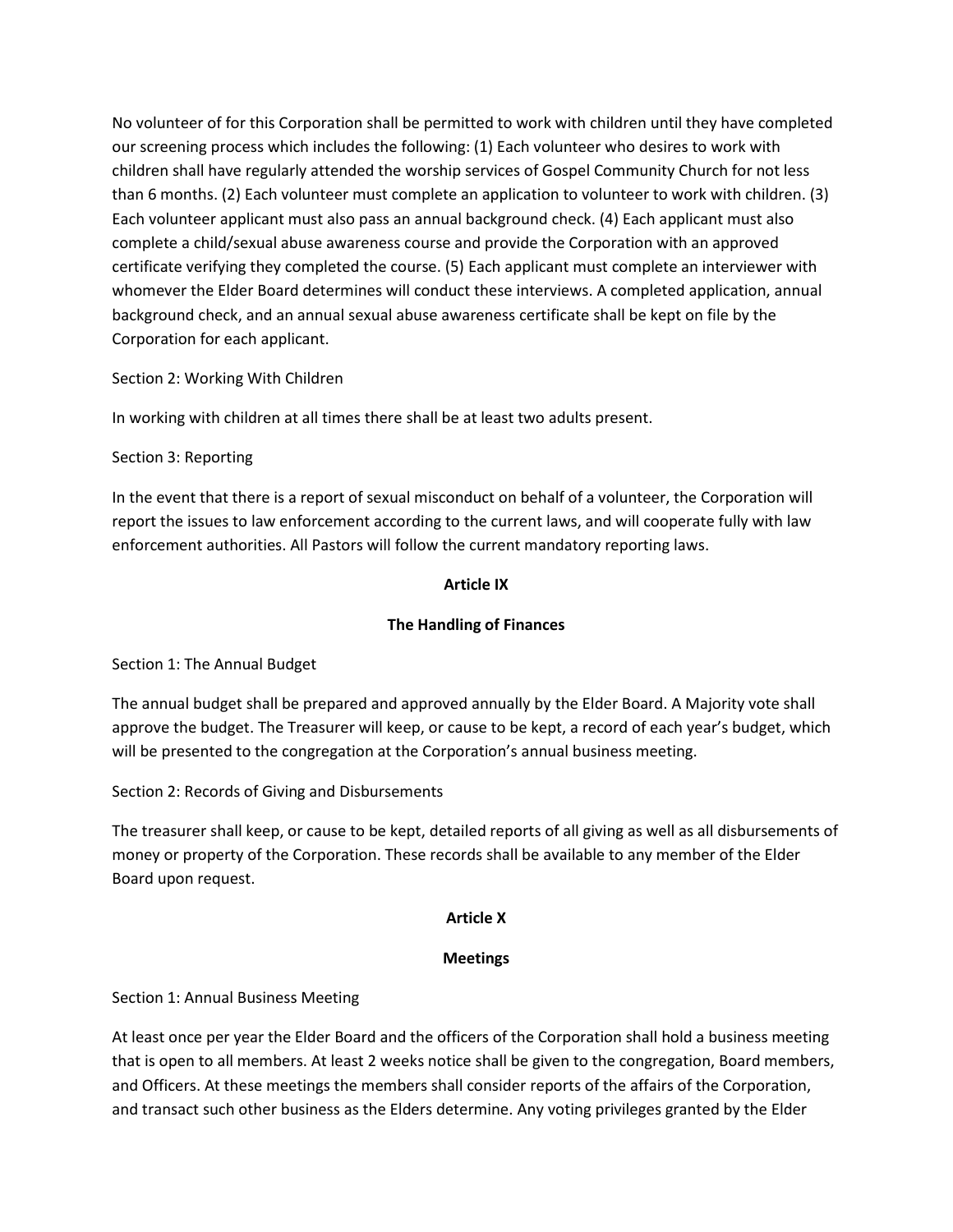Board at this meeting is in an advisory capacity only and the outcome of the vote is not binding upon the Elders, and the vote is not granted authority over the rule or operation of the Corporation.

Section 2: Special Meetings

Special meetings may be called at any time by order of a quorum of the members of the Elder Board.

Section 3: Quorum

At all meetings of the members, whether regular, special or adjourned, the members present shall constitute a quorum for the transaction of business.

### **Article XI**

### **Settling Disputes**

1. Section 1: General

In any dispute arising between church members, pastors, or staff pertaining to any matters of spiritual teaching or practices, church finances, or title to property purchased with church contributions, the dispute shall be resolved by the Board of Elders of the church. This decision shall be reached by careful, objective, and prayerful consideration of the manner.

### **Article XII**

# **Corporate Records and Reports**

Section 1: Records and Reports

The Corporation shall maintain adequate and correct accounts, books, and records of its business and properties. All such books, records, and accounts shall be kept at its principal place of business in the State of Colorado as determined by the Elder Board.

Section 2: Inspection of Books and Records

Every Elder shall have the absolute right at any reasonable time to inspect all books, records, documents of every kind, and the physical properties of the Corporation, and also of its subsidiary organizations, when applicable.

# **Article XIII**

# **Amendments to Bylaws**

Section 1: Requirement for Amendments

These Bylaws may be amended and new and additional Bylaws may be made from time to time at any time by a majority vote of the Elder Board.